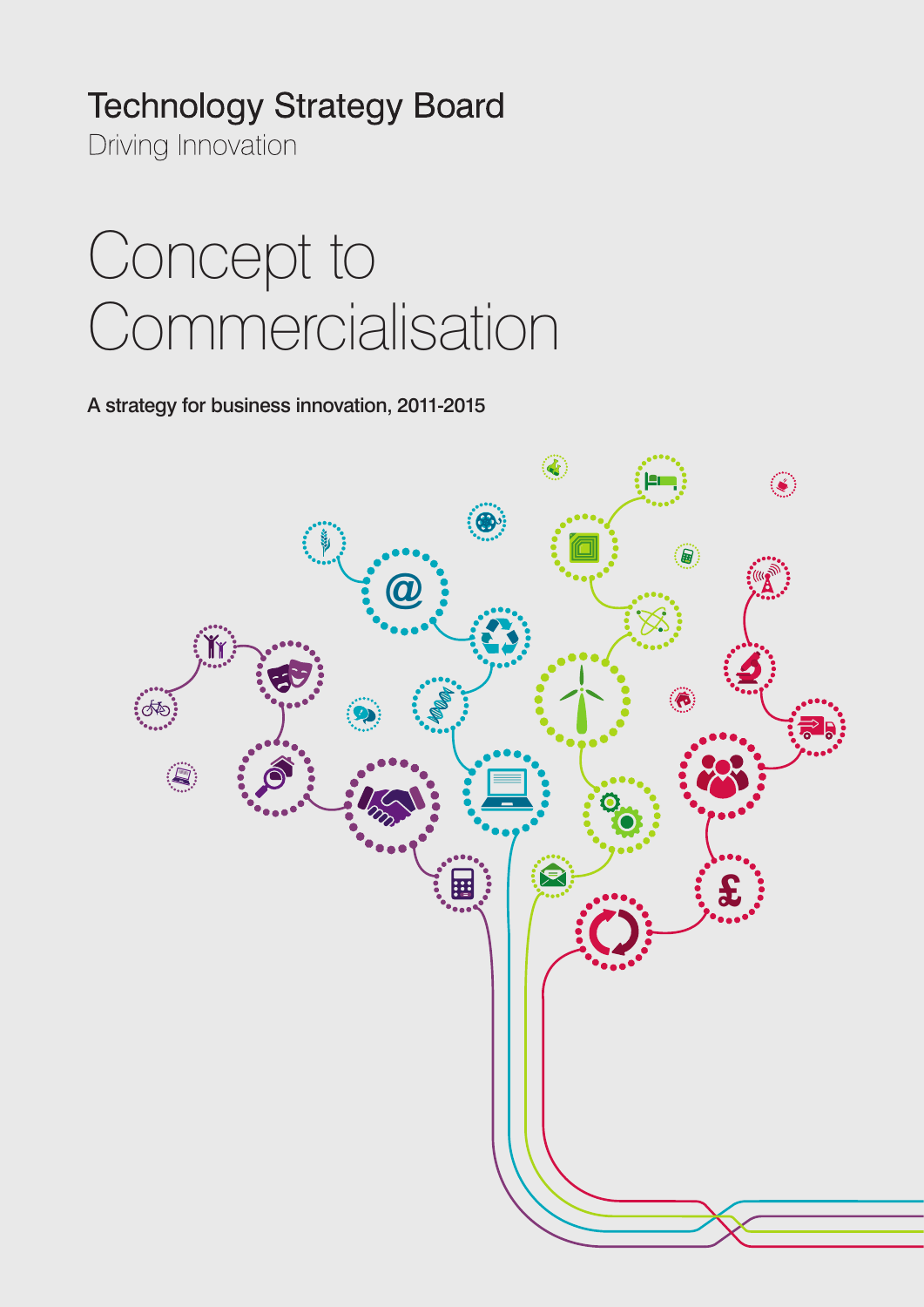# Innovation: the successful exploitation of new ideas

The Technology Strategy Board is the UK's national innovation agency. Our goal is to accelerate economic growth by stimulating and supporting business-led innovation.

We understand business; our people come mainly from a business background. We work across government, business, and the research community - removing barriers to innovation, bringing organisations together to focus on opportunities, and investing in the development of new technology-based products and services for future markets.

**Our vision:** for the UK to be a global leader in innovation and a magnet for innovative businesses which can apply technology rapidly, effectively and sustainably to create wealth and enhance quality of life.

Everything we do is driven by one question - will it help UK business bring new ideas and technologies to market?

#### In its first three years as an agency, the Technology Strategy Board has:

- Together with partners and with business, invested over £2bn in UK innovation
- Built programmes around the challenges that will shape future markets, as a focus for innovation - such as stratified medicine, sustainable agriculture and food, and the environmental impact of buildings
- Invested in over 3,000 businesses on projects to move ideas and technologies closer to market.
- Joined forces with the research councils, regional development agencies, devolved administrations and other partners, to promote innovation and business growth
- Brought more than 110 universities to engage in business innovation projects
- Cut bureaucracy, making programmes more streamlined and easier for business to use.
- Developed and launched the SBRI process to solve government needs through innovation, with over £35m of contracts awarded to more than 500 small and mediumsized companies
- Worked with businesses to create large-scale technology demonstrators in low carbon vehicles, low impact buildings and digital services
- Re-focused the 30,000-member Knowledge Transfer Networks to promote open innovation and created **connect**, the online collaboration resource for innovation networks.
- Built up our annual *Innovate* event to attract over 2,000 delegates from business and research, creating new contacts, partnerships and innovation.

# **Contents**

| Foreword                                                                | 03 |
|-------------------------------------------------------------------------|----|
| Executive summary                                                       | 04 |
| The need for innovation<br>- and our strategy                           | 06 |
| Accelerating the<br>journey between<br>concept and<br>commercialisation | 08 |
| Connecting the<br>innovation landscape                                  | 11 |
| Turning government<br>action into business<br>opportunity               | 14 |
| Investing in priority<br>areas based on potential                       | 18 |
| Continuously improving<br>our capability                                | 24 |
| How business works<br>with us                                           | 26 |
| Governing Board                                                         | 27 |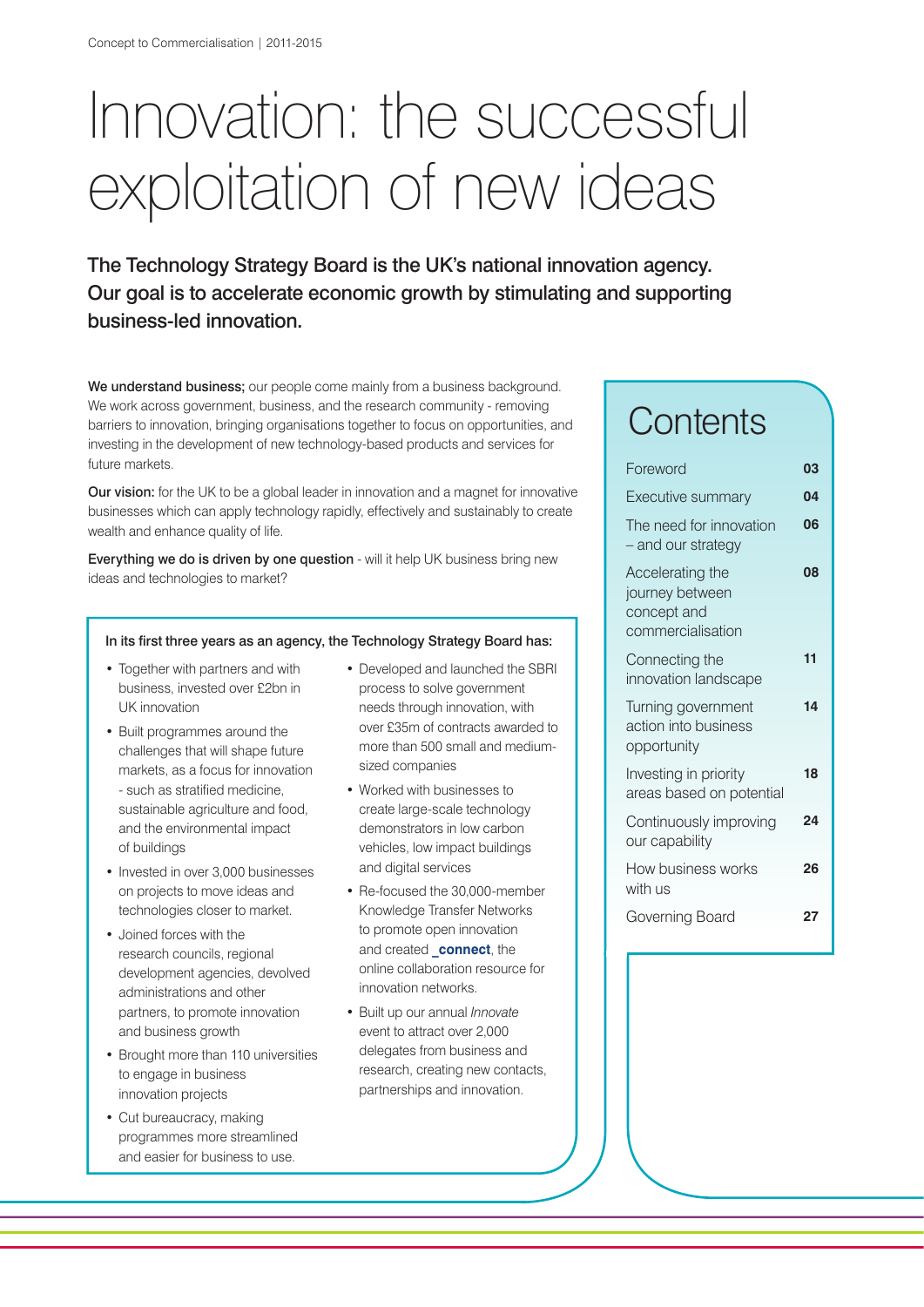# Foreword



Our world has changed in many ways since 2008 when I introduced the Technology Strategy Board's first strategic plan. We are in a new economic and political environment. The after-effects of the economic downturn are still with us, and budget pressures in the public and private sectors have altered the business landscape.

However, the need for innovation has not reduced – in fact, given the economic situation it is greater than ever before. Growth is a central government priority, and innovation is a key enabler of growth.

This is why, in autumn 2010, the Government reinforced the Technology Strategy Board's role as the primary public body in the UK for business innovation.

Since 2007 we have worked with business, government and the research base, to help create a far-reaching programme of technology-enabled innovation. We have learnt the power of making connections between people and organisations and, through investment or support, providing a catalyst for new solutions. We call this approach *connect and catalyse* – the title of our first strategic plan, and a principle that still holds true.

We are entering the new spending review period with a strategy to help drive economic growth through innovation. Our new strategy - *Concept to Commercialisation* - supports the Government's ambitions and reviews on growth and focuses on helping business navigate the difficult territory after a concept or idea has been initially developed, but before it can enter the market and be fully commercialised. The strategy builds on the approaches we have developed to accelerate the pace of innovation in business - and takes new directions.

We have shown how demonstrators can pave the way for new solutions to challenges; we are planning new large-scale demonstrator projects in selected areas. We have experienced how public procurement can create innovation; we will seek new ways to unlock this potential. We will pursue new projects to build on the innovation landscape in the UK - setting up world-leading technology and innovation centres; using our **connect** online resource to develop new models of knowledge exchange and open innovation; and creating a new package of support for early-stage high potential companies.

I am proud of the team we have brought together; dedicated people drawn mostly from business backgrounds, who understand the issues facing business. With an exciting agenda, we are clearly focused on our goals and ready for the challenges ahead.

We act as facilitators and conveners - but it is this country's innovative and dynamic businesses, together with the research base, which do the work of innovation. We look forward to working with these and all our strategic partners to make this plan a reality.

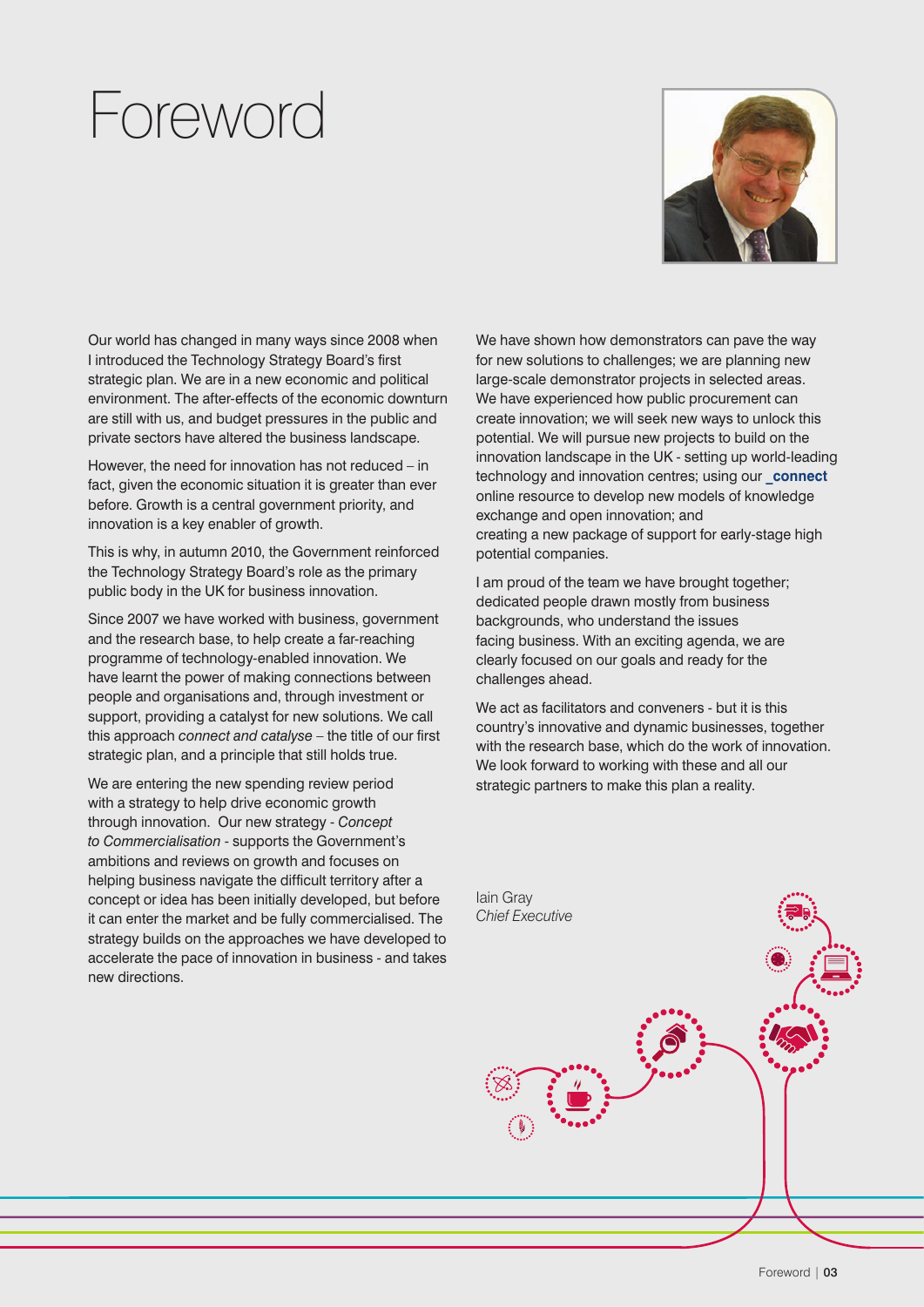# Executive summary

# Innovation – the successful exploitation of new ideas – is a key driver of economic growth for developed countries<sup>1</sup>

Globalisation brings both opportunities and challenges. To share in global growth, the UK has to compete effectively. This will depend on rapid technological innovation, effective strategic management of knowledge, and a clear focus on higher valueadded goods, services and industries.

The world also faces major issues – such as climate change, limited natural resources, and changing age demographics. The need for transition to a more sustainable economy is creating global market opportunities for entirely new solutions.

However, from an economic perspective, UK business investment in innovation has tended to be later, and lower, than is desirable for strong growth. There are risks and uncertainties in investing in early stage technologies, and companies can struggle to find finance or partners. Emerging technologies can disrupt business models, creating opportunities - but also potential threats. Government action can also create both opportunity and disruption. All this takes place in an innovation landscape which for business can be complex, fragmented and difficult to navigate.

Our goal is to address these challenges; accelerating economic growth by stimulating and supporting business-led innovation. We are business-focused, with a Governing Board and staff made up of people with long experience of innovation and the commercialisation of technology.

We tackle the barriers to innovation by working across business, academia and government, striving to create a more effective innovation environment, reducing risk and promoting collaboration, knowledge exchange and open innovation. We build strategic partnerships with key organisations such as the research councils. We connect and create engagement between people and organisations which might not normally work together, and we act as a catalyst to enable developments that otherwise would not take place.

In our first three years we have worked with thousands of businesses from industry leaders to SMEs, to deliver over £2bn of investment in innovation in a wide range of areas. We have introduced challenge-led programmes such as innovation platforms, which create a community around a societal challenge to identify and carry out the actions needed for sustainable UK business growth. We have enhanced knowledge exchange for business through Knowledge Transfer Networks and Knowledge Transfer Partnerships. We have promoted innovation in procurement by launching the SBRI (Small Business Research Initiative) programme.

We have also developed a strong understanding of what works best to stimulate innovation. We have learnt not only how challenges drive innovation, but also how powerful partnerships and collaborations can be.

**6 The Technology** Strategy Board provides a critical link in the innovation chain, helping business in the development stages where research ideas can be taken through to products and services that can be commercialised. 9

*Dr Neil Bentley, Deputy Director-General, CBI*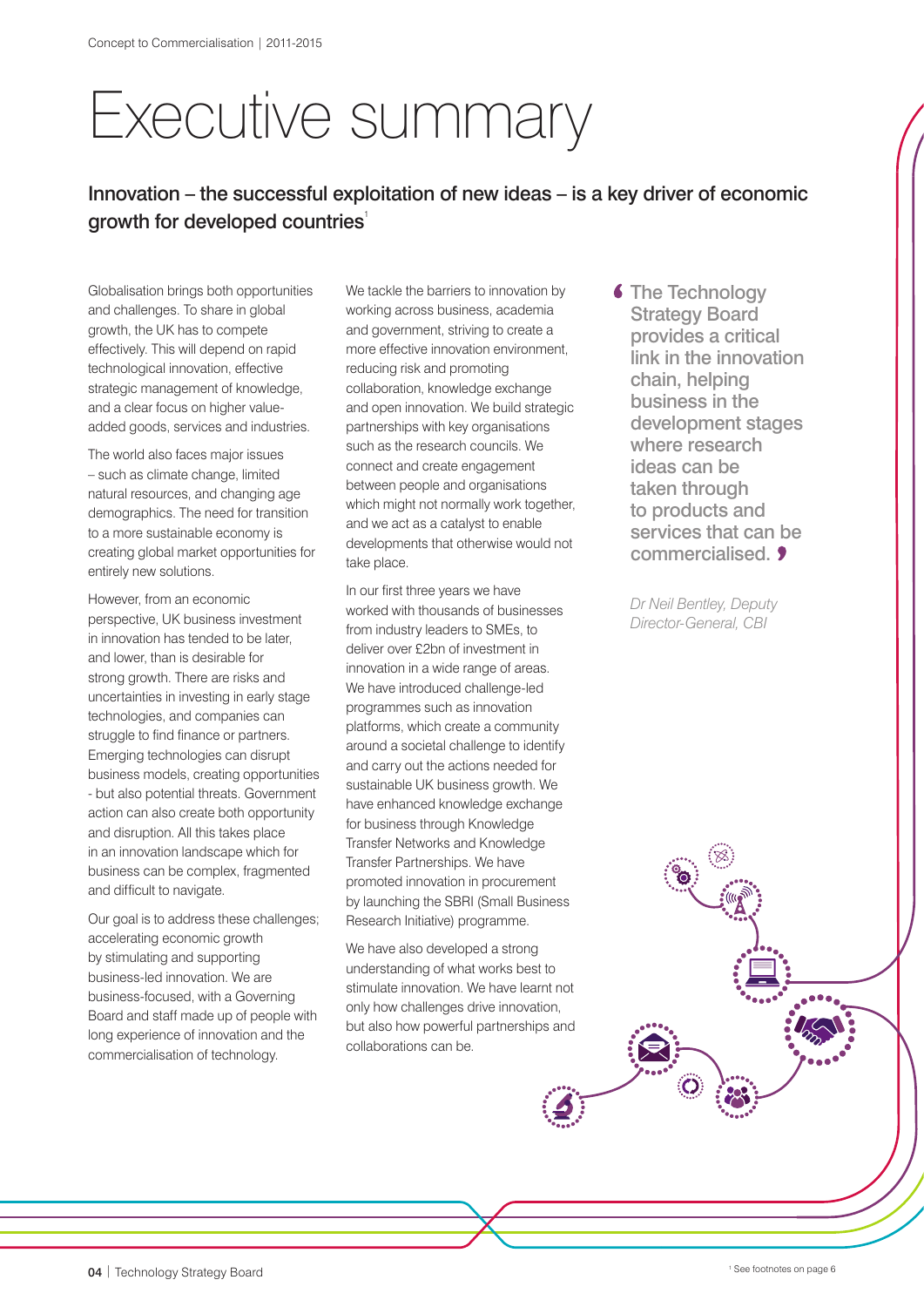We are now building on this foundation for the coming years, with a strategy focused on five main areas.

#### Accelerating the journey between concept and commercialisation

The journey of an idea from concept to market is uneven and indirect. There are many obstacles and possible entry and exit points, and support for business innovation is too often unconnected. We will work with business and others to build understanding of this journey and accelerate it, providing joined-up support which links with other help available for innovative businesses. We will develop a new package of support for small and early stage companies, establish a network of technology and innovation centres, and promote knowledge exchange and open innovation.

#### Connecting the innovation landscape

The range of players in innovation – with multiple organisations and initiatives – creates a landscape that is often fragmented and difficult for business to navigate. Broadening our role nationally and internationally, we will build mutually beneficial strategic relationships with other UK organisations, to help join up the landscape and create a more effective innovation environment. We will also help to define EU funding programmes and enable business to benefit from EU and international opportunities.

#### Turning government action into business opportunity

The actions of government departments and agencies can change markets and create opportunities for innovative businesses. We will work with government to identify areas where policy, standards, and regulation can stimulate business innovation, creating innovation platforms as appropriate. We aim to help unlock the potential of government to act as an 'intelligent lead customer', engaging with business to seek innovative solutions to public sector challenges.

#### Investing in priority areas based on potential

We have to make choices, prioritising investment in areas or themes most likely to generate sustainable UK economic growth. We will develop our thematic programme to focus on areas which address global challenges and market opportunities, complemented and supported by innovation in competencies and enabling technologies. We will review opportunities for new initiatives where there is potential for UK commercial success, for example using largescale demonstrators to accelerate the deployment of new technologies.

#### Continuously improving our capability

We will support and develop our talent, and ensure that our organisation provides a positive and stimulating environment, where our people can thrive and work effectively together. We will continue to develop our business processes to be fast, flexible, and focused on the needs of the businesses that we support, and our benchmarks and impact measures to ensure that we remain highly effective and deliver value for money. Working with all our partners, we will translate this strategic approach into a programme of action to accelerate business innovation.

**6 Through initiatives** like the Technology Strategy Board's Low Carbon Vehicles Innovation Platform, the UK Government has demonstrated a vision of zero-emission mobility which is very much in line with our own; and played a significant role in our decision to base the production of the 100% electric Nissan LEAF and batteries in Sunderland 9

*Trevor Mann, Senior Vice President for Manufacturing, Nissan Europe*

**6** Thanks to the Retrofit for the Future initiative we have doubled in size, expanded our offering, hired more people and proceeded with R&D projects we wouldn't have dreamed of pursuing beforehand.... **9** 

*Thomas Lipinski, Founding Director of SME Green Structures*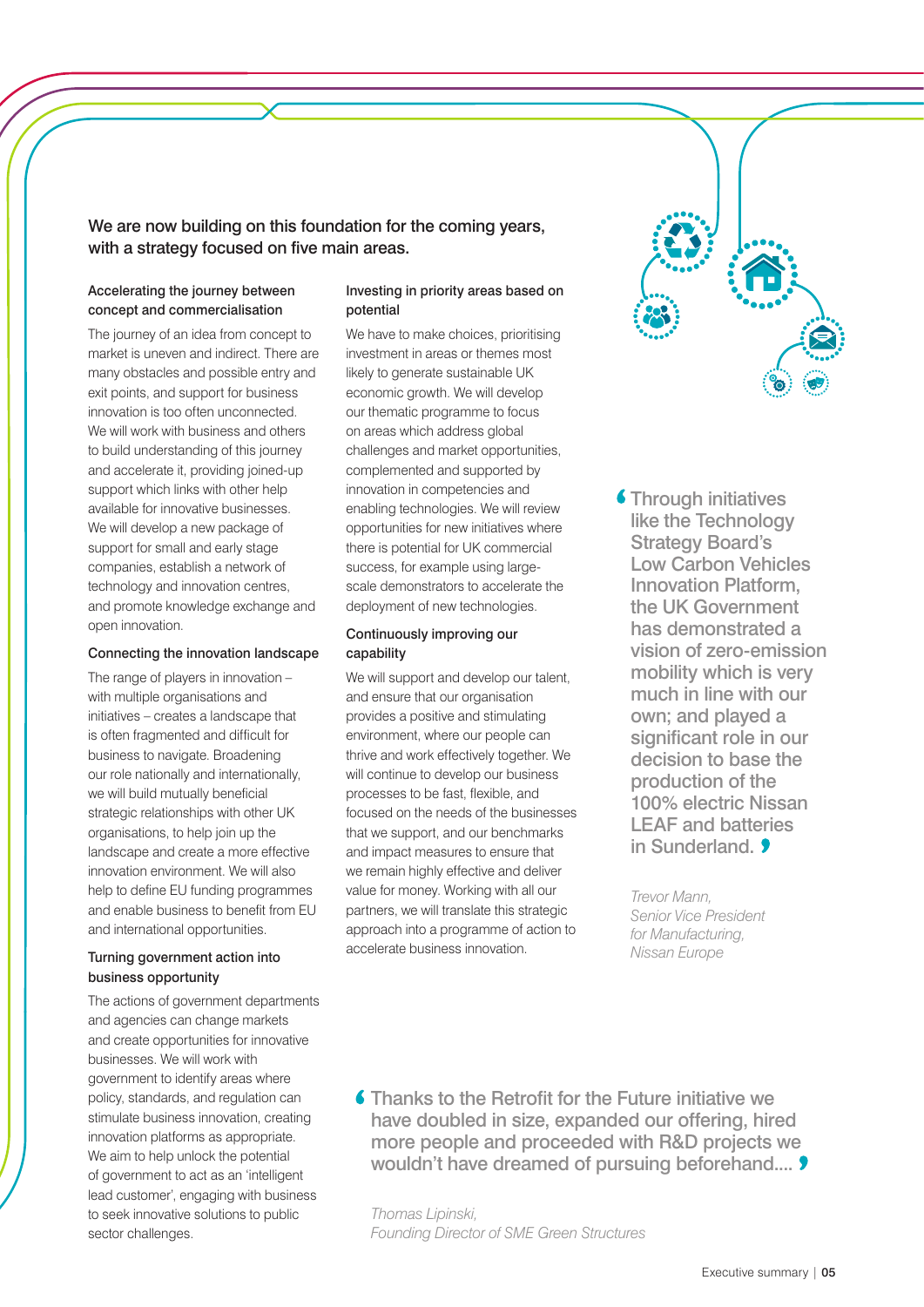# The need for innovation and our strategy

### UK businesses and their ability to innovate hold the key to economic growth.

Research<sup>2</sup> shows that two-thirds of UK private sector productivity growth between 2000 and 2007 was the result of innovation, and a separate worldwide study<sup>3</sup> confirmed that innovation is central to growth in developed countries.

It is also vital for competition. In a global market, the competitive advantage of UK businesses will depend on effectively managing the knowledge we have, rapidly commercialising technologies and focusing clearly on higher value-added goods, services, and industries. A country rich in innovation will gain a decisive advantage in both trade and inward investment.

The world faces major issues which must be addressed, such as climate change, limited natural resources, and changing age demographics. The need for transition to a more sustainable economy is creating global market opportunities for entirely new solutions. The countries which can innovate most rapidly will be most likely to benefit from these shifts in markets.

As the Government's Growth Review has made clear, strong, sustainable and balanced growth is a central government priority for the coming years. The task of the Technology Strategy Board is to work with business and other partners to stimulate the business-led innovation which will accelerate this growth.

#### The innovation challenge

The UK is in a strong position. Our universities and research institutes produce world-leading research and we have a track record of technology commercialisation. In many industrial sectors we are global leaders, ranking second in aerospace and sixth in manufacturing generally. We are frontrunners in finance, advertising and the creative industries. We have a wealth of entrepreneurial small businesses. The country is full of potential.

However, innovation is not easy. It does not happen spontaneously. From an economic perspective, UK business investment in innovation is generally later and at a lower level than is desirable for the highest growth. There are many reasons for this:

- In new and emerging markets the timing and levels of return on investment are uncertain; it can be hard to build a business case. Small companies especially, although major contributors to growth, can struggle to find finance for their ideas. or partners to bring their concepts to market.
- New technology in a market can disrupt existing supply chains and business models, requiring new partnerships and simultaneous innovation at multiple points; this is difficult for individual businesses, particularly smaller firms.
- Longer-term trends and business opportunities, such as those generated by the major challenges facing society, are not universally apparent.
- Government has not yet fully realised the full potential of policy, standardisation, regulation and procurement to encourage innovation.
- The help available to businesses needing to innovate is often fragmented and complex.

To accelerate innovation, these barriers must be tackled.

#### Building on experience

Our experience has confirmed several key principles. The first is that challenges - from global issues or from market needs - can drive innovation. We place a strong emphasis on encouraging challenge-led innovation, supported by the technology development that will enable new solutions to be found. The second principle is collaboration. To tackle the barriers to innovation, businesses need to work with supply chain partners, universities and research institutes, government departments, funders and investors - sharing perspectives and working towards common goals. By bringing organisations and individuals together, and adding support and investment, we can make things happen which otherwise would not. **[Connect and Catalyse](http://www.innovateuk.org/_assets/pdf/Corporate-Publications/Technology Strategy Board - Connect and Catalyse.pdf)**, the title of our first strategic plan, described this approach.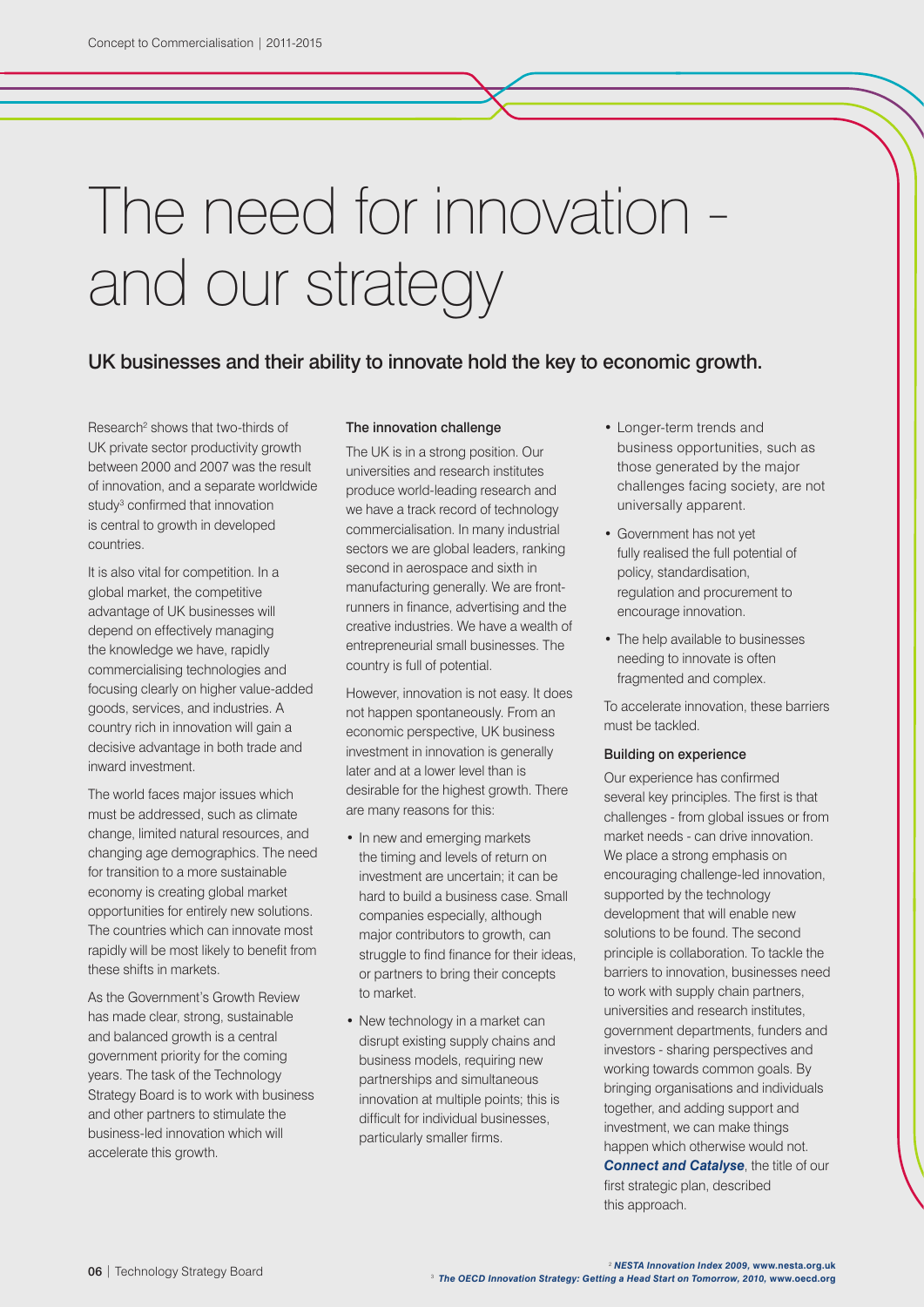The third principle is the value of being business-led and business-focused. By listening to the needs of business, we take well-informed decisions and make investments that enable companies to move innovative ideas towards commercialisation. We operate in the space after basic research, but before commercial investment steps in to take a product or service into the market.

These principles have helped to define our strategic direction and will continue to guide our work.

#### A changing context

The world in which we will operate over the next few years is changing in important ways.

As the UK economy emerges from the downturn we need to recognise a new context for our work. The abolition of the regional development agencies means that we will need to find new ways of reaching high growth SMEs who may be able to benefit from our support.

And as our partners in the public sector face ever growing pressure on public spending, we will need to set out more clearly why working with us will create value for them.



#### Our strategic focus: 2011-12 to 2014-15

Our budget for the period 2011-12 to 2014-15 is over £1bn. In partnership with business and other funders, this will generate investment of around £2.5bn to drive economic growth.

Our strategy for business innovation over these years concentrates on five areas:

- Accelerating the journey between concept and commercialisation
- Connecting the innovation landscape
- Turning government action into business opportunity
- Investing in priority areas based on potential
- Continuously improving our capability.

These are explained in the later sections of this document, which, together with the specific commitments in each area, make up our strategic plan for UK innovation.

#### Our plan for innovation: key commitments

#### Technology and innovation centres

Physical centres of excellence have a powerful role to play in helping business to develop and commercialise good ideas. From 2011, we will establish and oversee a new network of world-leading technology and innovation centres in specific fields and look at how clusters of expertise can create momentum for innovation.

#### New support for high potential SMEs

Small and medium-sized enterprises will be a major source of the UK's future economic growth. We will create a co-ordinated package of support and investment for SMEs, helping early stage businesses to accelerate their ideas more rapidly to market and, for more mature businesses with potential, to deliver strong growth. We want to make the UK the preferred place to start and grow innovative businesses.

#### Procurement

Public procurement, at around £220bn per year, offers great opportunities for government to act as an 'intelligent lead customer', encouraging and purchasing innovative products and services which can then go on to further commercial success. We will develop this potential over the next four years, working across government to make public sector procurement a force for innovation.

#### Demonstrator projects

Large-scale demonstrators help to overcome barriers, bringing partners together to test and validate what can be done, and so move new products closer to wider application. We have enabled highly effective demonstrators in several sectors, and will invest in projects where there is a need and benefit.

#### New forms of knowledge exchange

Online social networks are a powerful and efficient enabler of connections, bringing people with ideas and resources together. We will develop our new online platform **connect**, to maximise its impact as a place where individuals and businesses can find partners, build collaborations and work on challenges on the road to commercialisation.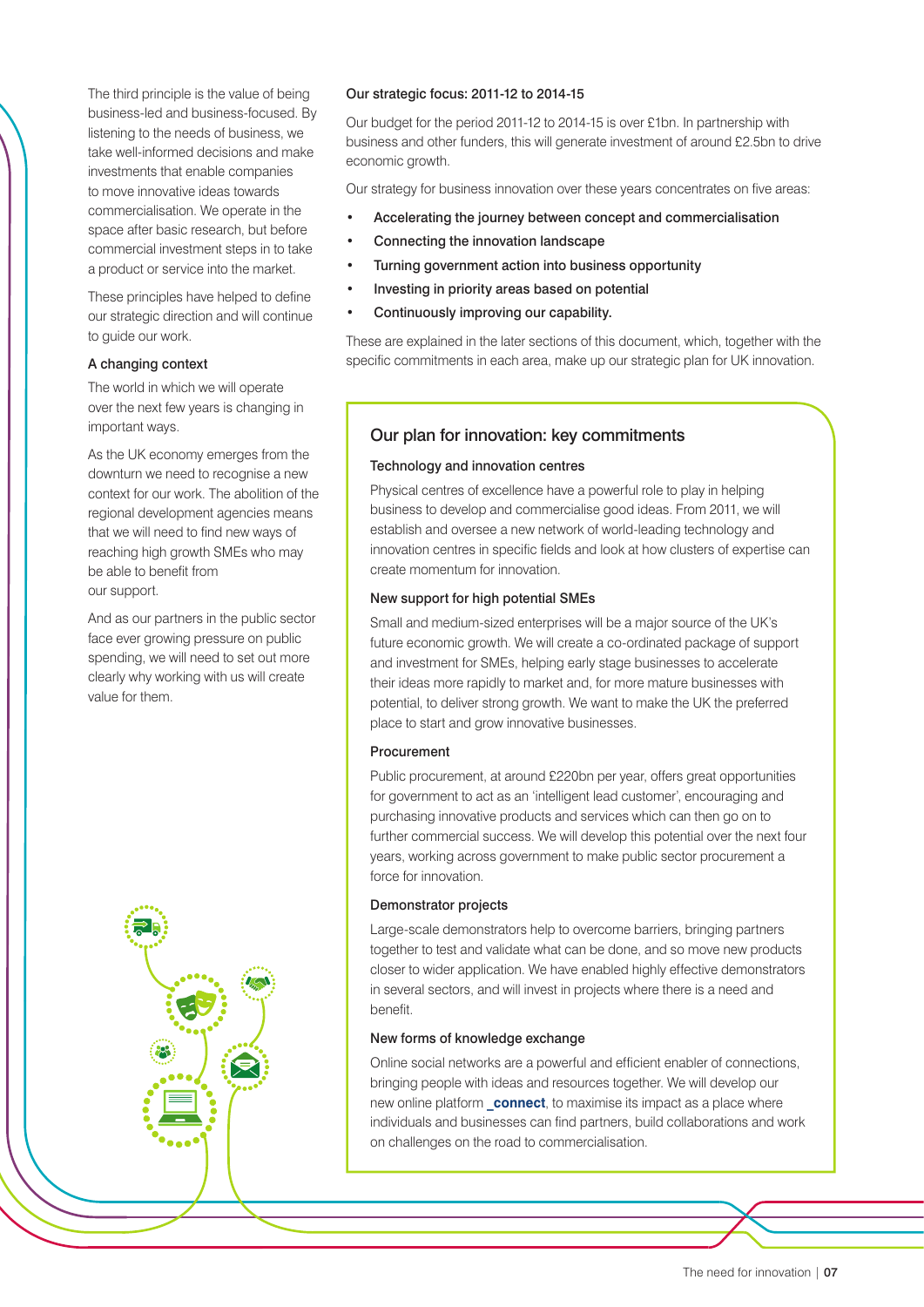# Accelerating the journey between concept and commercialisation

The journey of an idea from concept to market is uneven and indirect. There are many obstacles and possible entry and exit points, and support for business innovation is too often unconnected.

We will work with business and others to build understanding of this journey and accelerate it, providing joined-up support which links with other help available for innovative businesses.

We will develop a new package of support for small and early stage companies, establish a network of technology and innovation centres, and promote knowledge exchange and open innovation.

#### Understanding the journey and business needs

The path from initial idea to marketready product or service is uneven, and has many twists and turns. Companies and projects at different stages have differing needs – whether for ideas, capital, partners, suppliers or customers. To realise the potential of an idea, the appropriate help needs to be available at the right time.

The Technology Strategy Board offers a range of ways for business to accelerate innovation in the space between concept and going to market, with different strengths and applications. Some are valuable in reducing risk, some in forming new supply chains, and others in creating collaboration and enabling companies to access knowledge and ideas.

Overall, we need to understand which levers to pull, when and how hard, and to link up the different forms so that they complement each other. We will further build our understanding of the innovation journey and the support needed for different sectors and development stages.

#### The ways in which business works with us include:

- Gaining funding for single company and collaborative applied R&D and feasibility studies
- Joining Knowledge Transfer Networks (KTNs), which help businesses and researchers share knowledge and collaborate
- Linking with the new national network of technology and innovation centres
- Taking part in the SBRI scheme for procurement of innovative products by government departments
- Developing new capability through Knowledge Transfer Partnerships (KTPs) between businesses and academia
- Getting advice and support for accessing European funding programmes
- A full list is on page 26.

#### Evolving what we do

In continuing to adapt our support programmes, we will analyse and discuss with business what is needed, considering what works best for businesses of different sizes, at different stages, and in different sectors. We will develop our range of innovation support programmes to ensure they work effectively and form a set of complementary and integrated 'tools'. We will make effective links between our programmes such as KTNs, KTPs and collaborative R&D, and look at how they connect with other public and private sector innovation support. We will always aim for best practice in delivering and measuring impact.

The following are examples of new developments already planned or in progress (see opposite page).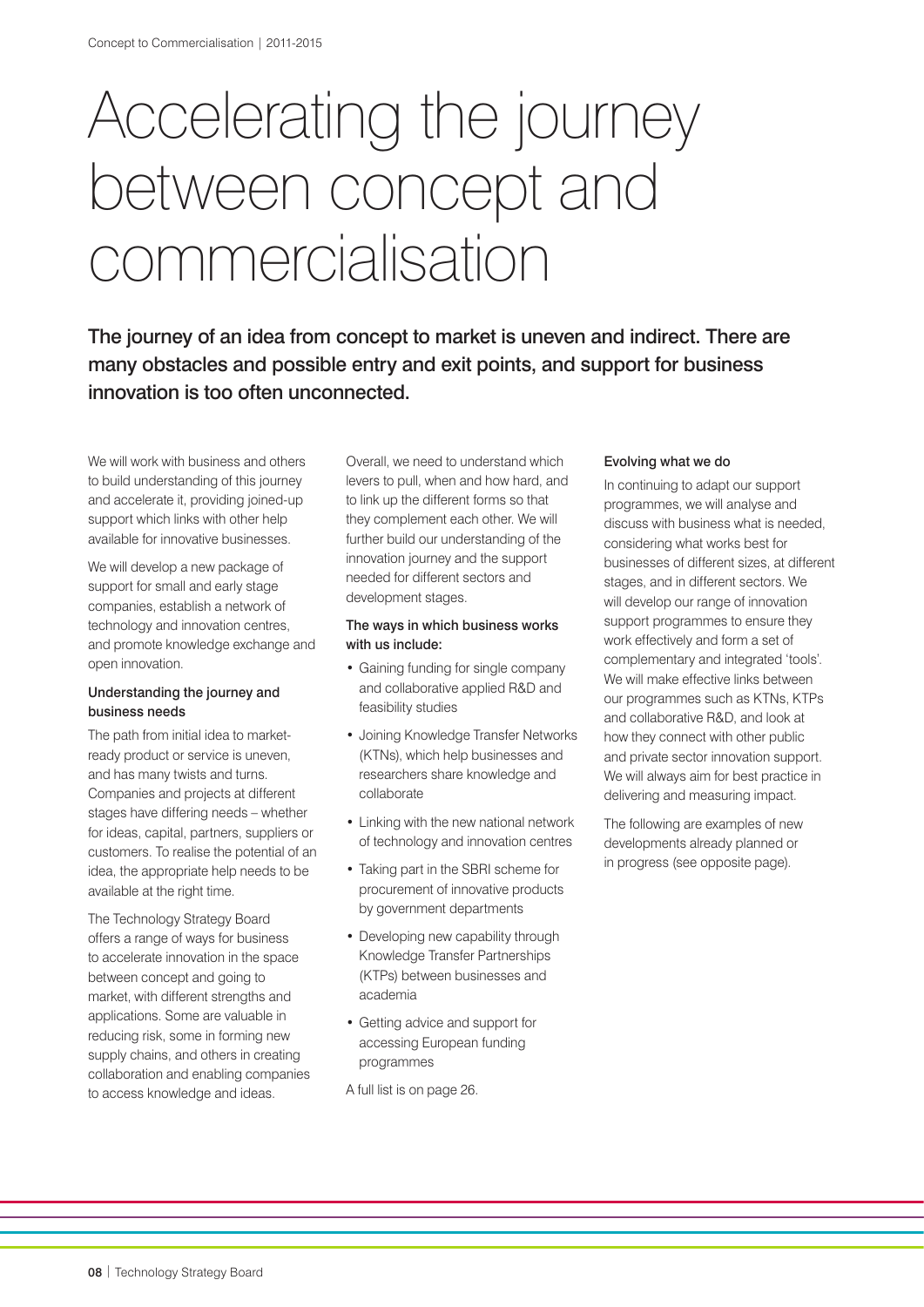#### Case study

### Overcoming barriers to commercialisation

A quality systems project led to Tissue Regenix's dCELL® vascular patch achieving European certification in August 2010. The dCELL®, which can be used without anti-rejection drugs, is already benefiting NHS patients. Vital

translation projects such as this can be difficult for an SME to fund privately. Further support, for Tissue Regenix's knee meniscus material, allowed the company to successfully raise £6m through an AIM listing.



#### Technology and innovation centres

In October 2010, the Government announced that over £200m would be invested in a network of elite technology and innovation centres, to be established by the Technology Strategy Board. The initiative builds on the 2010 review by Hermann Hauser, *The Role of Technology and Innovation Centres in the UK*<sup>4</sup> , which made a strong case for such centres, and their potential was also highlighted in Sir James Dyson's report, *Ingenious Britain: Making the UK the leading high tech exporter in Europe*<sup>5</sup> .

Technology and innovation centres are drivers of future economic growth, which create a critical mass for business and research innovation by focusing on specific technologies with strong UK capability and a large potential global market. They aim to achieve global impact in precommercial development, which will require coordinated, long-term investment and a competitive element so that they remain relevant and valued by business in the future.

From 2011, the Technology Strategy Board is establishing six to eight worldleading centres, with the first two being in high value manufacturing and cell therapy. The investment further bridges the gap between the research base and businesses, helping to commercialise the outputs of the UK's world-class universities and research institutes and complement existing programmes to promote collaboration between these and industry.

#### New support for smaller businesses

The Technology Strategy Board works with innovative businesses of all sizes and stages of development, from small start-ups to global companies.

We also recognise that some high growth SMEs can be disproportionately important to economic growth. In 2009, recognising the wealth of potential in our small entrepreneurial companies, we developed a feasibility studies model enabling such businesses to compete for modest funding to demonstrate an idea, prove a concept, or create a prototype. This has proved highly successful.

Many smaller businesses have also had their innovative work supported through our other programmes - but there is more that can be done for highpotential early stage companies.

Beginning in 2011, the Technology Strategy Board will create a package of co-ordinated support targeted at such companies. This package will build on programmes that are already available – including KTPs, SBRI (the Small Business Research Initiative), feasibility studies, and the Eurostars programme. It will also feature new initiatives such as the national successor to the single company Grant for R&D programme, previously run by the regional development agencies. Designed specifically for small and medium-sized enterprises, Grant for R&D increases our ability to respond to business needs without pre-defining a technology area. Such 'open' programmes will

become a larger part of our portfolio, complementing the majority of our programmes which will continue to focus on theme areas. This integrated support package will contribute to the Government's goal of making the UK the one of the best places in the world to start, finance and grow a high potential business

#### Industrial collaboration

The composites 'Grand challenge' competition in 2010 was designed to bring together a consortium of important players in a fragmented industry to work on new manufacturing methods. Helping groups of businesses large and small to work together like this will continue to be an important focus.



<sup>4</sup> *[The Role of Technology and Innovation Centres in the UK](http://www.bis.gov.uk/assets/biscore/innovation/docs/10-843-role-of-technology-innovation-centres-hauser-review),* Hermann Hauser 2010, **[www.bis.gov.uk](http://www.bis.gov.uk/)** <sup>5</sup>*[Ingenious Britain: Making the UK the leading high tech exporter in Europe](http://www.conservatives.com/~/media/Files/Downloadable%20Files/Ingenious%20Britain.ashx?dl=true),* Sir James Dyson, 2010, **[www.conservatives.com](http://www.conservatives.com/)**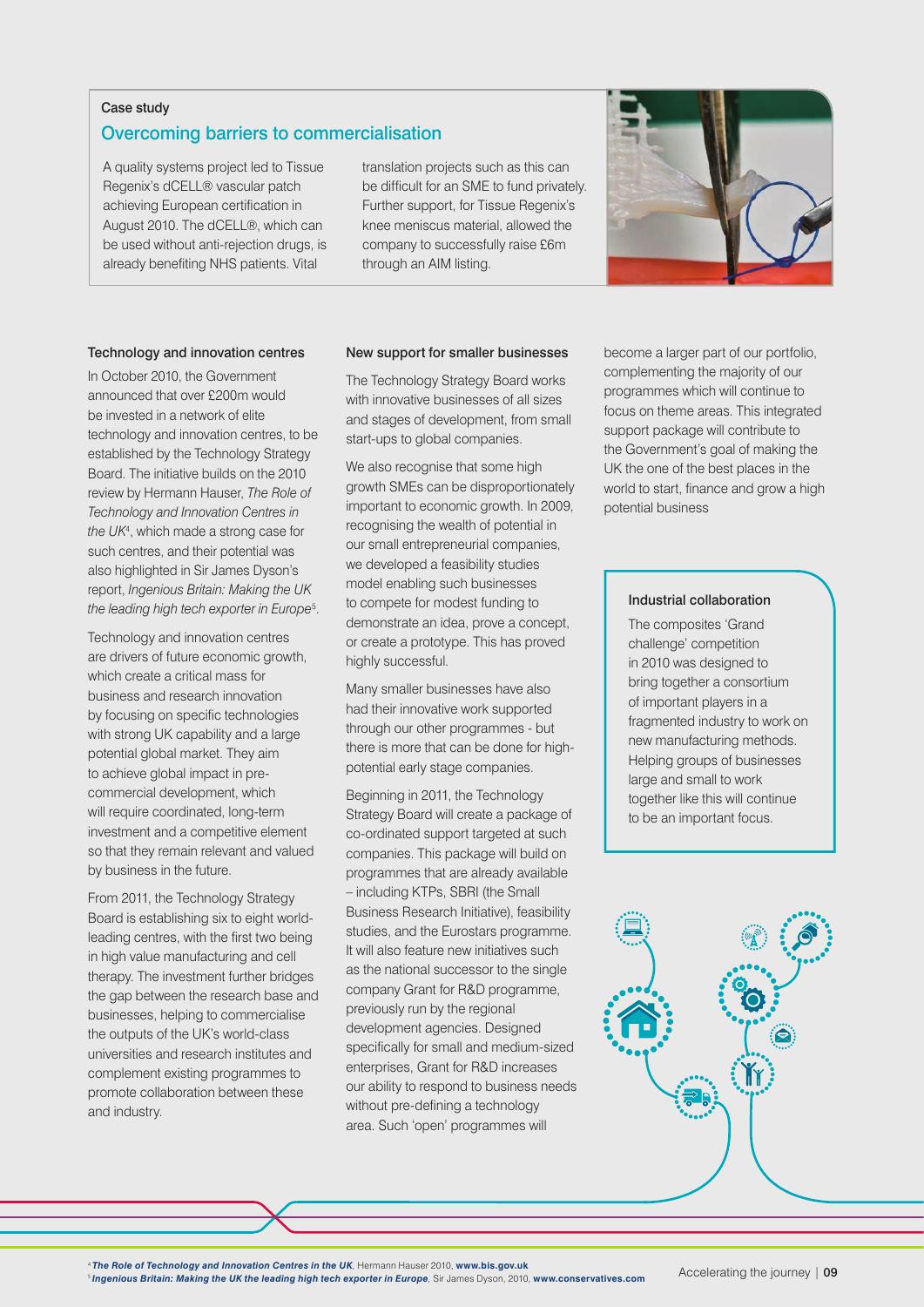### Case study Backing spin-out successes

R&D funding at a critical point in development has resulted in Intergence Systems and Geomerics spinning out Real-Status Ltd to commercialise their HyperGlance product. HyperGlance draws from computer games technology to model complete IT and

network infrastructures in 3D. Real-Status, which found its first clients while networking at our *Innovate* 2010 event, has created 12 new hi-tech jobs, and is now backed by an oversubscribed private funding round.



#### Knowledge exchange

Knowledge sharing and open innovation help companies engage with the ideas and opportunities around them. This is the purpose of the 15 business-led KTNs, which have more than 30,000 individual members. We will continue to invest in and optimise these networks.

In 2010, we created an online collaboration and social networking tool, **[\\_connect](https://ktn.innovateuk.org/web/guest;jsessionid=AB4EDD3AD711231C91D019D0065109D3.9OphEwv4)**<sup>6</sup> , which hosts the KTNs together with many other groups. We will develop and grow **connect**, to maximise its impact as a place where businesses and individuals can discuss challenges and ideas, find partners and build new collaborations.

### **We will:**

- Work with business to build our shared understanding of the innovation journey and the support needed for different business types, sectors and development stages
- Strengthen our range of innovation support programmes to ensure they work effectively and form a set of complementary and integrated 'tools':
	- o launch a new package of support for smaller and early stage entrepreneurial companies
	- design, establish and oversee the new national network of technology and innovation centres, and support clusters and other innovation structures.
- Enhance the effectiveness of networking, collaboration, knowledge sharing and open innovation, by:
	- using events and communications to widen our engagement with high growth potential businesses
	- further developing KTNs and exploiting the potential of **[\\_connect](https://ktn.innovateuk.org/web/guest;jsessionid=AB4EDD3AD711231C91D019D0065109D3.9OphEwv4)** as an online networking and collaboration space
	- o growing the Knowledge Transfer Partnerships programme by engaging with more funding partners.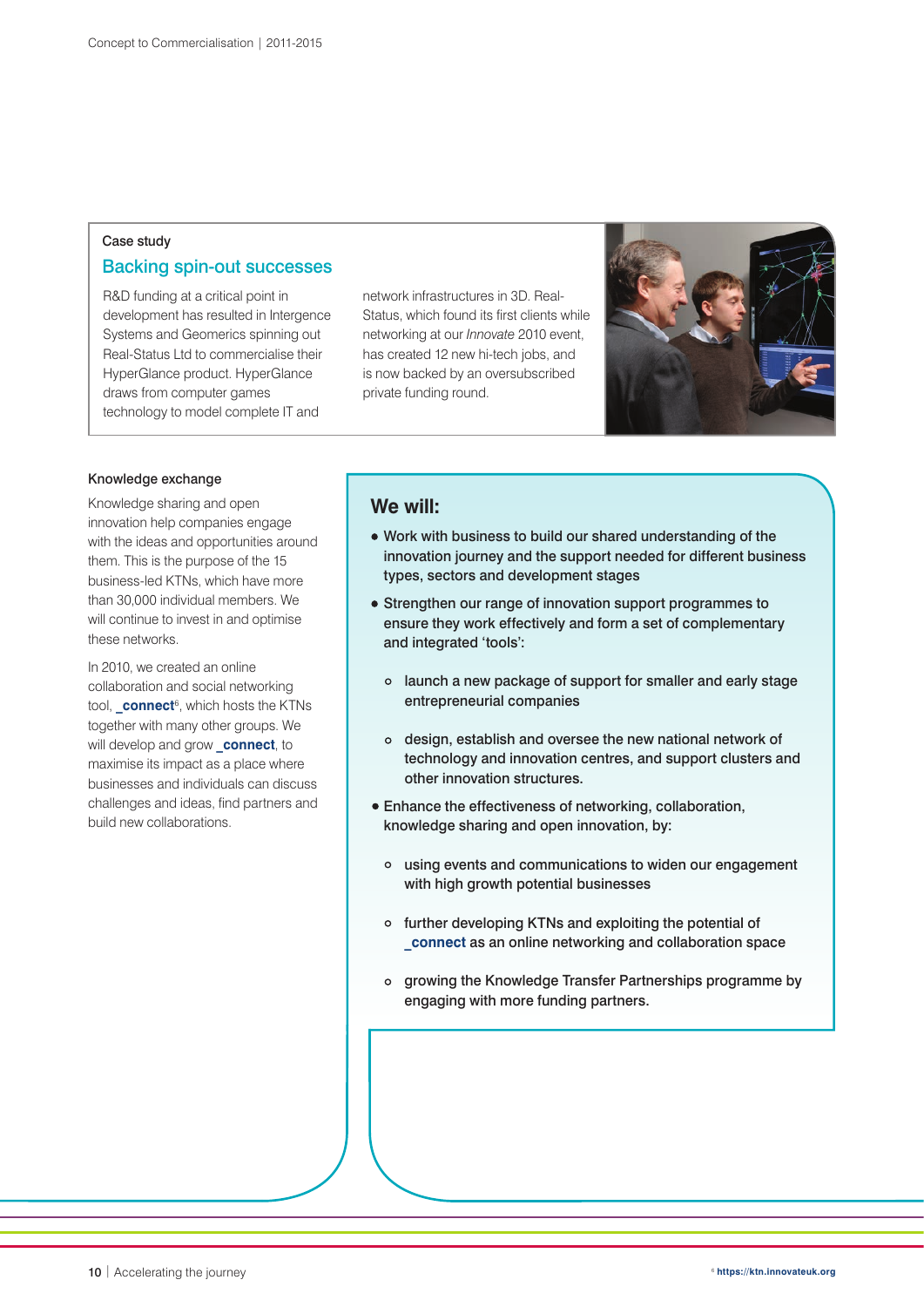# Connecting the innovation landscape

The range of players in innovation – with multiple organisations and initiatives – is fragmented and difficult for business to navigate. Broadening our role nationally and internationally, we will build mutually beneficial strategic relationships with other UK organisations to help join up the landscape and create a more effective innovation environment, and we will help to define EU funding programmes and enable business to benefit from EU and international opportunities.

#### Partners in innovation

Our relationships with the other organisations influencing innovation have been critical to progress during the first three years. In the next period, we will further strengthen existing partnerships and make new alliances to continue this momentum, so that by bringing together business, policymakers, regulators and research we create a business environment that enables rapid innovation.

**Partnerships with businesses**, from the largest to the smallest, are at the heart of our role. We listen to business needs, and business delivers a wide range of innovation projects with our support. We engage directly through our Knowledge Transfer Networks, led by high profile business chairs and steering groups. We also work closely with bodies such as the Confederation of British Industry.

#### **The UK's world-leading universities**

and research institutes provide many of the advances, ideas, capabilities and people which underpin innovation. Most UK universities have worked with business on projects that we have helped to fund. We have built strong and effective relationships with

Research Councils UK and individual research councils, which as strategic partners aligned over £230m of their funding with our programmes between 2008 and 2011. Over 2011-2015, we are committed to further strengthening strategic alignment and increasing collaborative and complementary activities.

**We aim to work strategically** with other partners and structures with a role in UK growth, connecting the public sector innovation system and working to achieve mutual goals. These include government departments and the devolved administrations, as well as bodies such as the Intellectual Property Office, UK Trade & Investment, BSI Standards, the Design Council, the National Measurement System and NESTA. We will also link with the new Local Enterprise Partnerships and the support delivered through business coaching for growth.

**We will also work alongside private** sector organisations which invest in and promote business innovation - science parks, venture capitalists, business angels, business coaches and entrepreneur support groups - to help build continuity.

圜

As we work to help join these elements in a connected landscape, it will also be important to communicate effectively how these organisations complement each other.

More widely, we will use communication strategically to ensure that we work effectively with partners, reach the businesses that can contribute most to innovation and growth, listen to their perspectives and needs, and communicate the outcomes of the projects we support and their economic and societal impact.

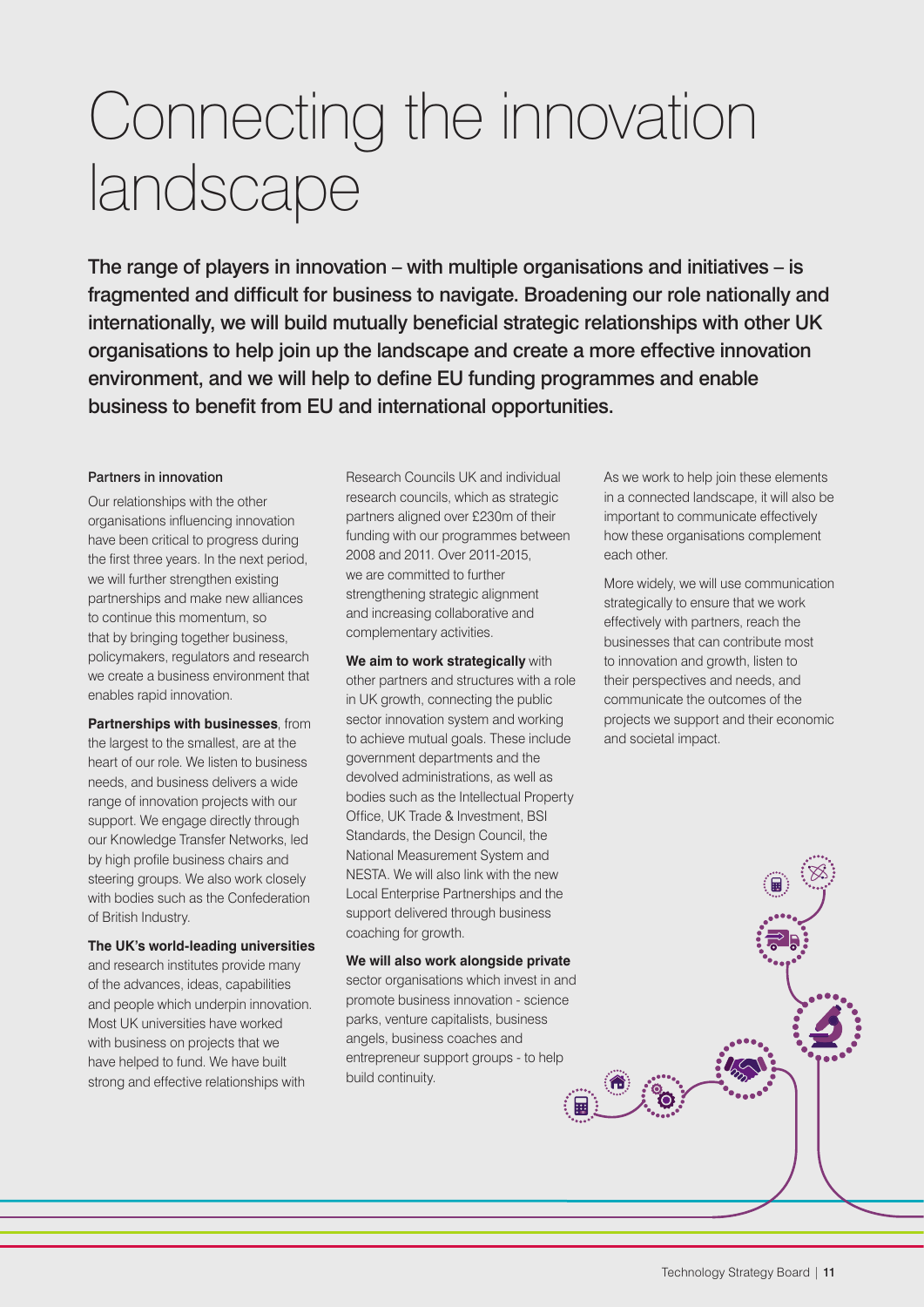### Case study

### Independence matters

We are working with the Design Council on a £1.1m programme to find the most innovative ways of helping people live independently for longer. The £600k strand of the Independence Matters programme - Home and Away - will generate new business opportunities in

the nutrition and mobility of older adults through SBRI development contracts. Designers and businesses will work with older adults and third sector organisations to develop and test new services that can then be marketed.



#### The international environment

The UK innovation system extends beyond our borders. Through the EU, business can gain innovation support on a scale not available within the UK. This can bring UK companies new R&D funding, the chance to collaborate with other world-class companies and institutions, and reach into the world's largest 'home' market.

An important role of the Technology Strategy Board is to help business to take advantage of these opportunities such as the R&D funding available from Framework Programme 7.

The direction of European innovation policy<sup>7</sup>, such as the Commission's move to address 'grand challenges', promises further opportunity for UK business benefit. We are making EU alignment a key consideration in all our themed programme strategies, focusing initially on assisted living, high value manufacturing and integrated transport systems.

It will also be important to ensure the newly-established technology and innovation centres play a role in helping to shape and engage UK business in European Union funding opportunities.

We also collaborate with other EU bodies on innovation where it can help UK business, for example our work with the European Space Agency to explore new commercial applications of space technology and data from space systems.

To maximise these benefits we will further develop our role in the EU, and help business take advantage of the opportunities which European innovation programmes such as Eurostars present.

Beyond Europe we will work with UK Trade & Investment to align our activities and support for companies seeking to expand and co-operate abroad, as well as companies looking to make inward investment. We will also work with the Science and Innovation Network which provides information and facilitates collaboration globally.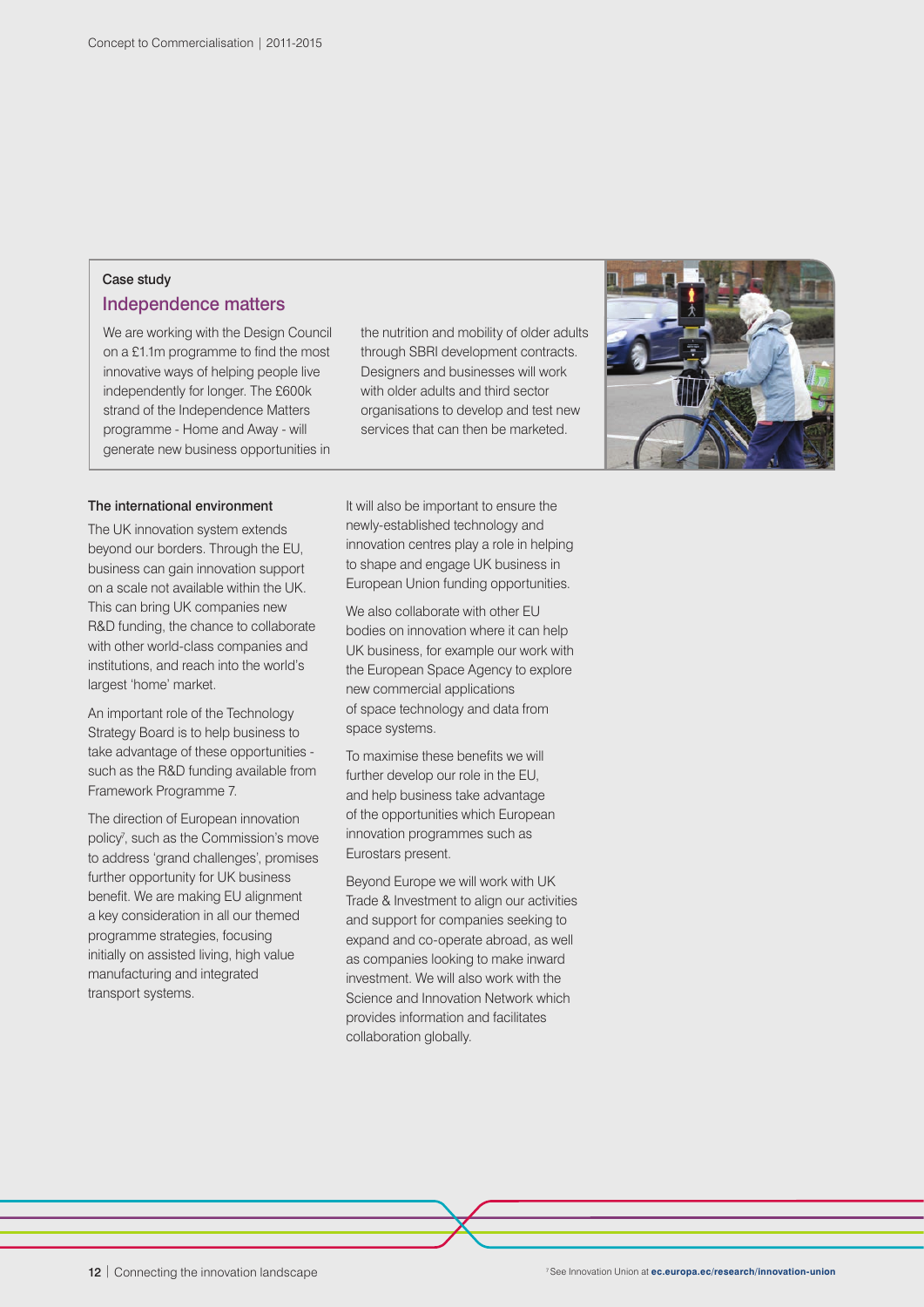#### Case study

## Joined-up thinking and support for UK manufacturers

Jaguar Land Rover is working with Lotus and Nissan, among others, on a two-year project to develop improved performance range extended electric vehicles (REEVs).

'Projects like REEVolution show how government, bodies like the Technology Strategy Board, and industry are now much more joined up, allowing everyone to align with a common long-term vision for the UK automotive industry.'

*Martin Dowson, Advanced Hybrid Manager, Jaguar Land Rover.*



# **We will:**

- Join up the landscape and create a more effective innovation environment, and specifically:
	- o further develop strategic relationships with the research councils, the wider research base, UK Trade & Investment, the Intellectual Property Office and other relevant bodies
	- ensure our ability to connect to businesses across the UK, working with devolved administrations, emerging sub-national bodies, and other public and private sector organisations
	- map and build understanding of the innovation landscape, using communication strategically to work effectively with partners and business.
- Maximise the benefits of EU engagement to:
	- ensure that we take into account all relevant EU activities in developing our strategies, playing an active role in defining the new Common Strategic Framework and linking to developing European Innovation Partnerships
	- o strengthen help for companies accessing EU innovation funding and support for SMEs through the Eurostars programme.
- Work internationally to benchmark our activities and develop best practice.

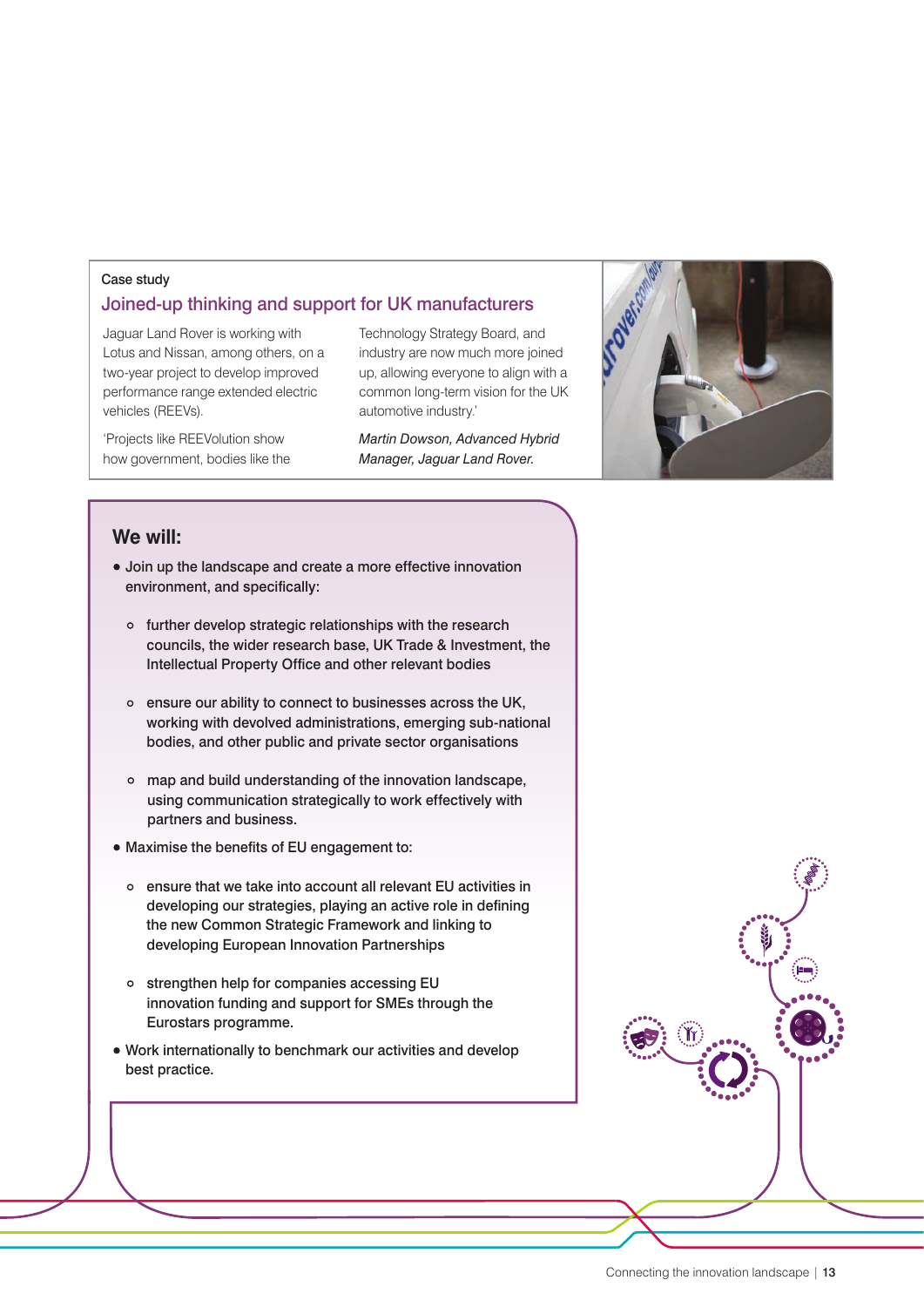# Turning Government action into business opportunity

The actions of government departments and agencies can move markets and create opportunities for innovative businesses. We will work with the Government to identify areas where policy, standards, and regulation can stimulate business innovation, creating innovation platforms as appropriate. We aim to help unlock the potential of government to act as a 'lead customer', engaging with business to seek innovative solutions to public sector challenges.

#### Working across government

A key strength of the Technology Strategy Board is its ability to work across government with other departments and public sector bodies. By understanding their policy and innovation objectives, and adding the perspective of technology and business capability, we are able to form strong partnerships and work together to define specific programme activities. This combination of resources can result in the leverage and alignment of significant public sector funding to create greater momentum for innovation. One example is the Office for Low Emission Vehicles' investment of around £30m to date in projects under our Low Carbon Vehicles Innovation Platform.

We will continue to work closely with government departments to identify opportunities for developing joint programmes, aligning funding and identifying areas where policy, standards, regulation or procurement can play a part.

### **We will:**

- Continue to develop our innovation platforms and programmes, working across government on areas where government action and/or societal challenges will create business opportunities for UK companies
- Act as an effective, pro-active and trusted delivery partner helping other government organisations to maximise the impact of their innovation interventions
- Ensure that the roles of policy, standards, regulation and financial incentives are considered in the design of our thematic programmes and strategies
- Help unlock the enormous innovation potential of government acting as a lead customer by:
	- scaling up the use of SBRI and creating a central support fund to engage other government departments
	- developing other support structures and programmes.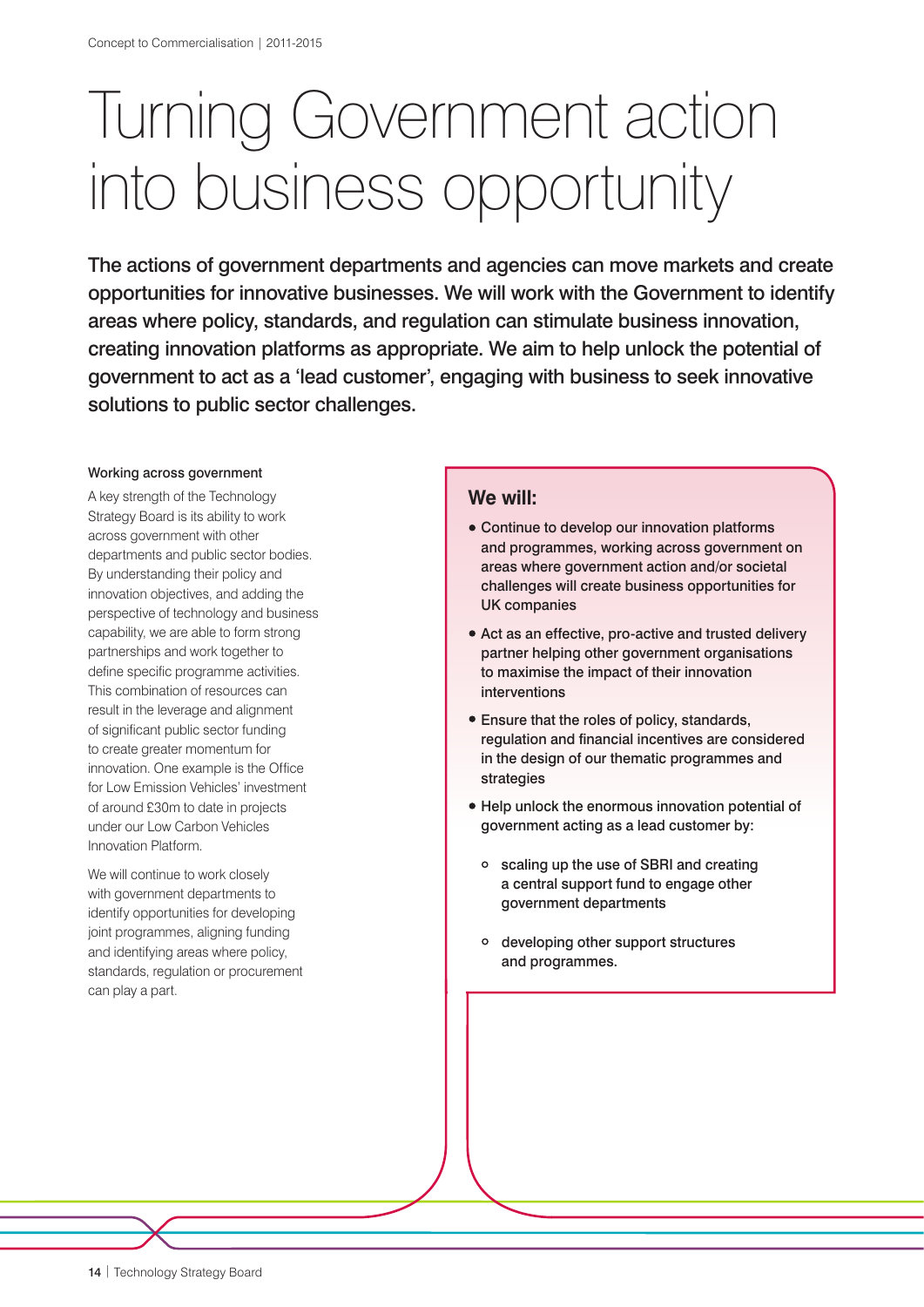#### Policy, standards and regulation

Government **policy and action** can change market dynamics and create opportunities for business.

For example, the legal commitment to reduce UK carbon emissions by 80% by 2050 is prompting the exploration of new and better solutions to the challenges of low carbon energy generation, travel and building construction.

Such a policy target presents a major challenge for government and at the same time a range of potential business opportunities. Innovation can both address the challenges and unlock the opportunities.

In areas with the most potential we set up innovation platforms. The innovation platform approach brings industry, academia and government together to focus on the challenge, and gives UK business visibility of the opportunity. It then offers business the support it needs to develop new solutions, products and services - which can compete not only in domestic markets but on the world stage. As the Government addresses these societal issues, we work to help define the future market opportunities and help business to profit from them.

Innovation platforms have proved a highly effective approach. Two platforms which have been working to meet the challenge of carbon reduction focus on low impact buildings and low carbon vehicles.

In the building sector, this work has created a programme of R&D for zero-carbon building technologies, projects focusing on how to design buildings for our future climate, and a major UK programme of pilot projects to retrofit housing with new technology for dramatically improved environmental performance.

The Low Carbon Vehicles Innovation Platform has brought hundreds of electric cars onto the UK's roads in real-world demonstrator trials. By bringing together manufacturers, the supply chain, government bodies and universities, and by co-funding the technology development and the trials, we and our partners in the programme have facilitated an important step forward by the automotive industry demonstrating how low carbon vehicles perform in real life and informing future development.

**Standardisation** also has a role in innovation. It can ensure that best practice - such as innovative building technology – becomes standard practice. There is also a great opportunity to use the role of standards in early stage technology development to help create UK competitive advantage.

For example our investment in nanoscale technologies is framed firmly in the context of environmental, health and safety issues and the standards which BSI Standards has created in this area.

Below the broad policy level, innovation can also be accelerated by specific **regulations** – such as the phasing out of incandescent light bulbs. An SBRI competition in ultra-efficient lighting, launched in 2010, is helping a number of small businesses to develop highquality, compact lighting solutions which will improve on the current alternatives. Funded by the Department for Environment, Food and Rural Affairs (Defra) and the Technology Strategy Board, the projects will give government cost-effective products for its own use and develop UK capability in lighting technology to meet wider demand.

We will continue to search for ways in which government policies and needs can be connected to innovation and business can capitalise on the resulting opportunities, creating economic growth.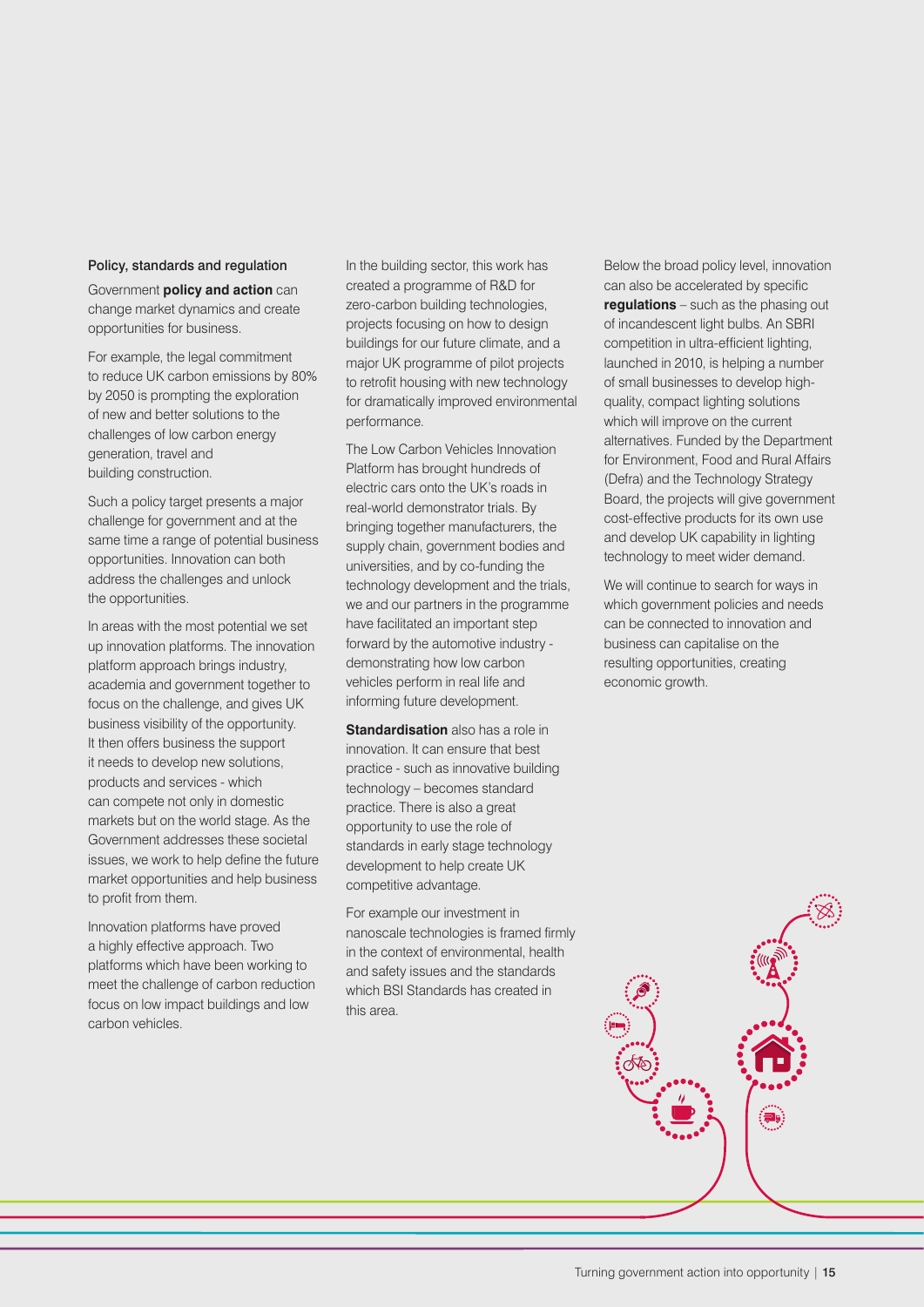#### Procurement

Government is the single largest customer in the UK, and public sector procurement, at around £220bn per year, is a significant part of the UK economy – with the potential to be a major stimulus for innovation.

Whether government procurement inhibits innovation or encourages it depends largely on the way that the public sector behaves with suppliers. Many innovative companies, particularly SMEs, find it difficult to engage with the public sector or to get support for the creation and deployment of new products and services.

There are many ways in which government can stimulate innovation – whether indirectly, by being open to procure solutions which are new to the market or to the public sector, or directly, by acting as a lead customer in the creation of new products and services.

Acting as a lead customer means working closely with business in the pre-commercial stages of product development; sharing challenges and objectives, guiding specifications and testing prototypes before purchasing the resulting solution. In this way the public sector can not only generate better solutions for its own needs, but also support future economic growth by helping business – especially early stage, high growth SMEs which may have limited resources – to develop new products and services which can become globally competitive.

One approach to unlocking the innovation potential of government procurement is SBRI - the Small Business Research Initiative - which we launched in 2009. This competitionbased scheme provides a process for public sector bodies to offer R&D contracts to innovative SMEs, as a way to solve specific challenges. SBRI helps government to engage with business

to find solutions to its needs, and gives companies a way to engage with government, a source of funding for product development, a lead customer and a route to market.

Effective public sector use of SBRI is an important part of our strategy in this area, and we will continue to champion its use across central government, support departments and agencies.

There is much more that can also be done to harness government procurement to stimulate innovation.

**6** The SBRI process was streamlined and focused, helping us accelerate the development of new healthcare products to meet urgent needs in pathogen detection and hand care. We awarded development contracts to innovations aiming to save thousands of lives and lower the associated NHS costs by reducing healthcare-associated infections.

*William Maton-Howarth, Chief Research Officer for Public Health, Department of Health*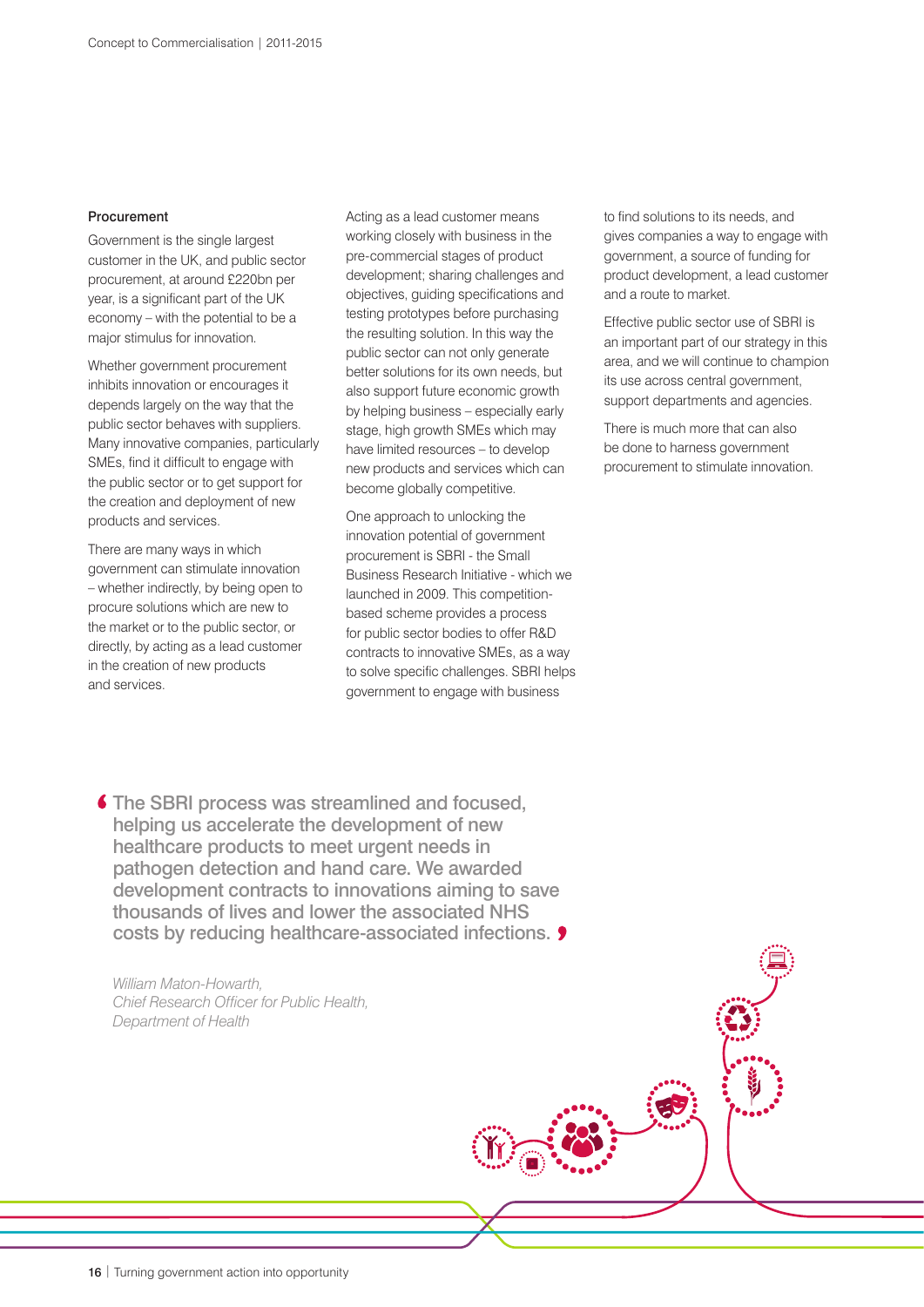# Case study Supporting business to safeguard patients

Healthcare-associated infections cost £1bn per year and even a 10% reduction could save 500 lives. Through the Department of Health SBRI competition on hand hygiene, Creo Medical has developed HandiPlasma™, which has now been proven to kill *C. difficile* spores.

'SBRI has been a breath of fresh air. Although horror stories abound about endless red tape when applying for government support, nothing could be further from the truth with the SBRI initiative. We were awarded a contract direct with the Department of Health.'

*Steve Morris, Co-founder, Creo Medical Ltd*



Areas that we propose to address include:

- Working with the Office for Government Commerce and other government departments to create better links between innovation activity and full scale procurement of new products and services
- Engaging more closely with departments and agencies across government to understand the challenges and issues that could be addressed by business innovation, and using SBRI or other approaches to help solve them – with benefit to business
- Looking at how we might help departments use information technology to manage engagement and gain suggestions from innovative businesses.

Over the next four years we will increase our activity in this area, developing dialogue across government, working to identify operational and policy challenges to which business could provide innovative solutions, and looking at other mechanisms and structures which could use public procurement to encourage business innovation.

**£**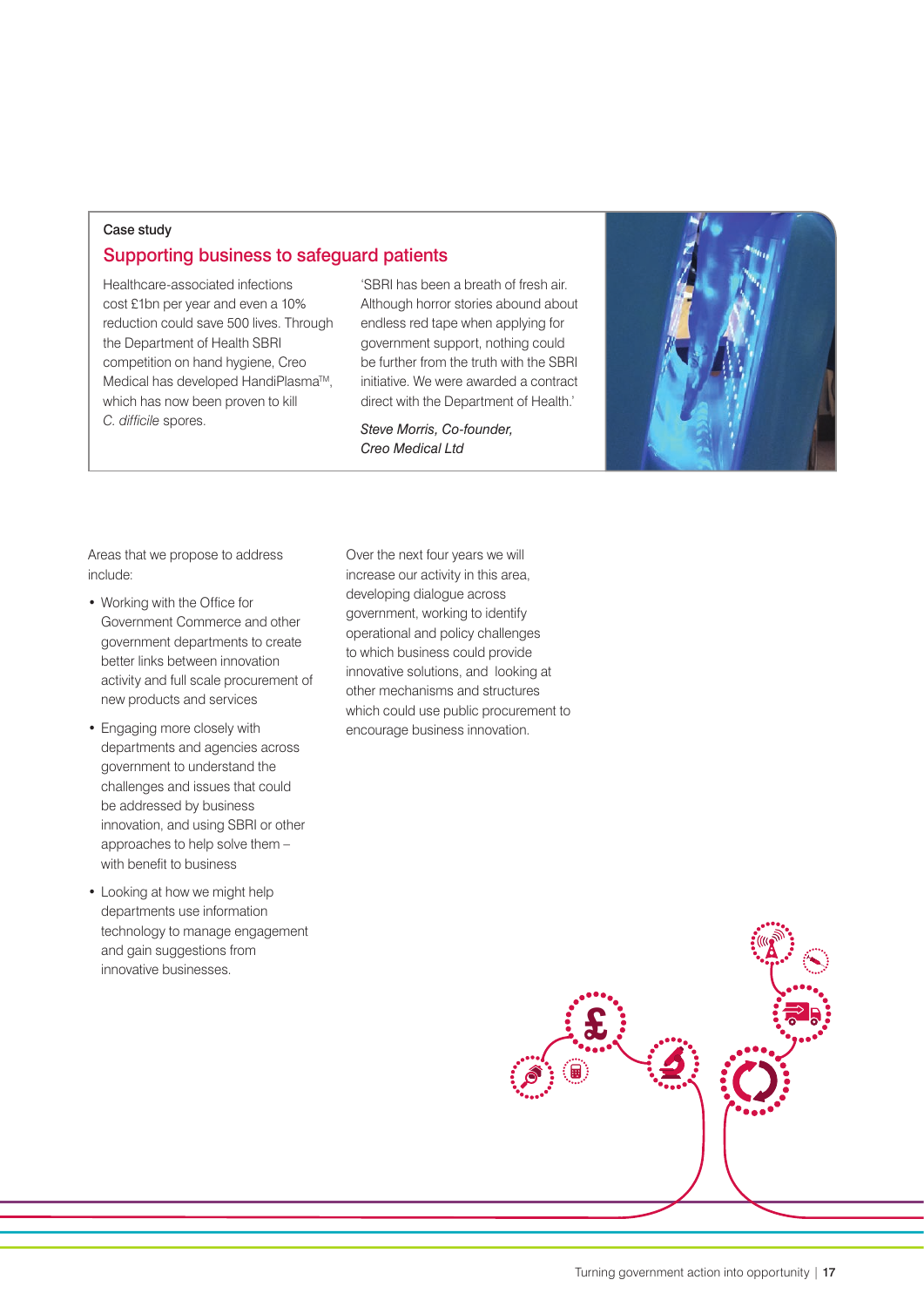# Investing in priority areas based on potential

We have to make choices, prioritising investment in areas, sectors and themes most likely to generate sustainable UK economic growth. We will develop our thematic programme to focus on areas which address global challenges and market opportunities, complemented and supported by innovation in competencies and enabling technologies, and will review opportunities for new initiatives where there is potential for UK commercial success. We will use large-scale demonstrators to help de-risk new ideas and accelerate deployment of new technologies.

#### Making choices

There are many challenges – and associated opportunities – so we select areas for our activities using clear criteria, which focus on business strength and potential.

Every area where we could potentially apply our resources is analysed in the same way, with wide consultation across relevant business communities, universities and government departments including input from government such as *The Plan for*  Growth<sup>8</sup>. From these inputs we build a picture of:

- how the market is developing within the UK and globally
- where the capability to answer the challenge lies along the development path
- who we could support to develop products and services that answer the challenge
- what enabling technologies and competencies may be needed.

This analysis is widely shared with the communities who contributed, including contributing to the Government's sectoral growth reviews, and used to create a roadmap of the potential activities required to achieve success.

We then map onto this picture the R&D competitions and other programmes which we could use, and assess their likely ability to overcome blockages or speed up development of the capability that is needed.

Some competitions focus on the development of areas of technology, some test the integration of those technologies in demonstrators, and some seek to build the supply chains of the future.

Whichever model of funding competition we use, proposals from companies or groups of companies (often with a research base partner) are independently assessed and monitored for progress towards the agreed goals. Once finished, projects are assessed to check that they had their desired impact.

Both through the lifetime of the project and after, consortia or companies who seem to be developing complementary ideas are put in touch with one another. In our innovation platforms in particular, communities of interest are encouraged to share ideas and work together to achieve success for the whole community as well as for the individual companies.

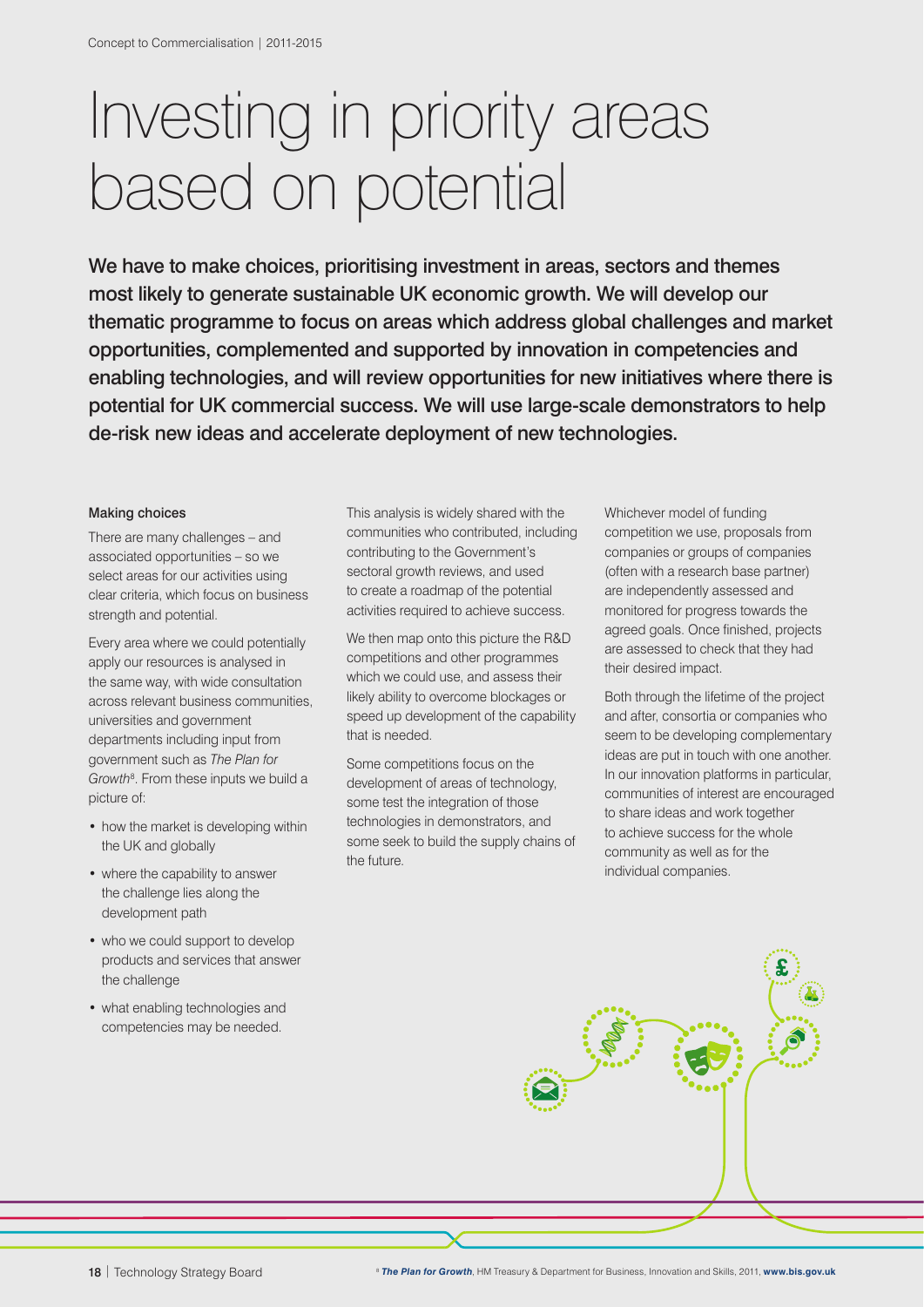#### Challenge-led areas

The starting point for defining challenge-led priority themes is the market need and how it is perceived. Many of these areas are globally recognised as problems – climate change, the ageing population and the increasing scarcity of resources – but the ownership of the response is often complex.

Many governments take action to address these issues, and their actions can profoundly change the direction or rate of development of the market. Our innovation platform approach works closely with UK government departments to understand their intentions and actions, and enables the relevant communities to address the evolving market needs. Success also depends on uptake of these solutions by the wider community, and so we seek to understand what influences the target market at the personal level.

We have developed strategic assessments of innovation potential in the challenge-led areas of healthcare, energy, transport, environmental sustainability, built environment, creative industries and financial services; we will update and continue to implement these strategies.

Competencies

In our work to date, we have recognised that some areas are immensely influential in setting the rate of change. They are neither markets nor specific technologies but rather a fusion of the two, where technological developments or market insights can rapidly propagate through many areas of application. These areas of competency can define a national capability and have impact on many markets, if properly developed and connected to both the academic base at one end and the market at the other. We will maintain and develop our programmes in the competency areas of high value manufacturing and digital services.

Our programme would never have happened without the Technology Strategy Board's involvement. Working alongside the Stratified Medicine Innovation Platform has also helped us attract vital partnerships and funds from industry partners such as AstraZeneca and Pfizer. Partnership is essential if we are to recognise the huge potential of personalised medicine to save lives from cancer.

*James Peach, Director of Cancer Research UK's Stratified Medicine Programme*

### **We will:**

- Apply the four Technology Strategy Board criteria to ensure our investments are in areas most likely to generate sustainable UK economic growth
- Develop our overall portfolio to ensure synergy between programmes focused on demand-side global challenges, cross-cutting competencies and supporting enabling technologies
- Ensure a balance of investments in new products, new processes, new services and new business models
- Take into account the Government's sectoral growth reviews, evaluate and, where appropriate, launch new initiatives in areas with significant potential for UK commercial success
- Use demonstrators to help de-risk the evaluation of new ideas and accelerate deployment of new technologies. Following the successful low carbon vehicles and home retrofit programmes, we will continue to invest in other large-scale demonstrators, including in independent living.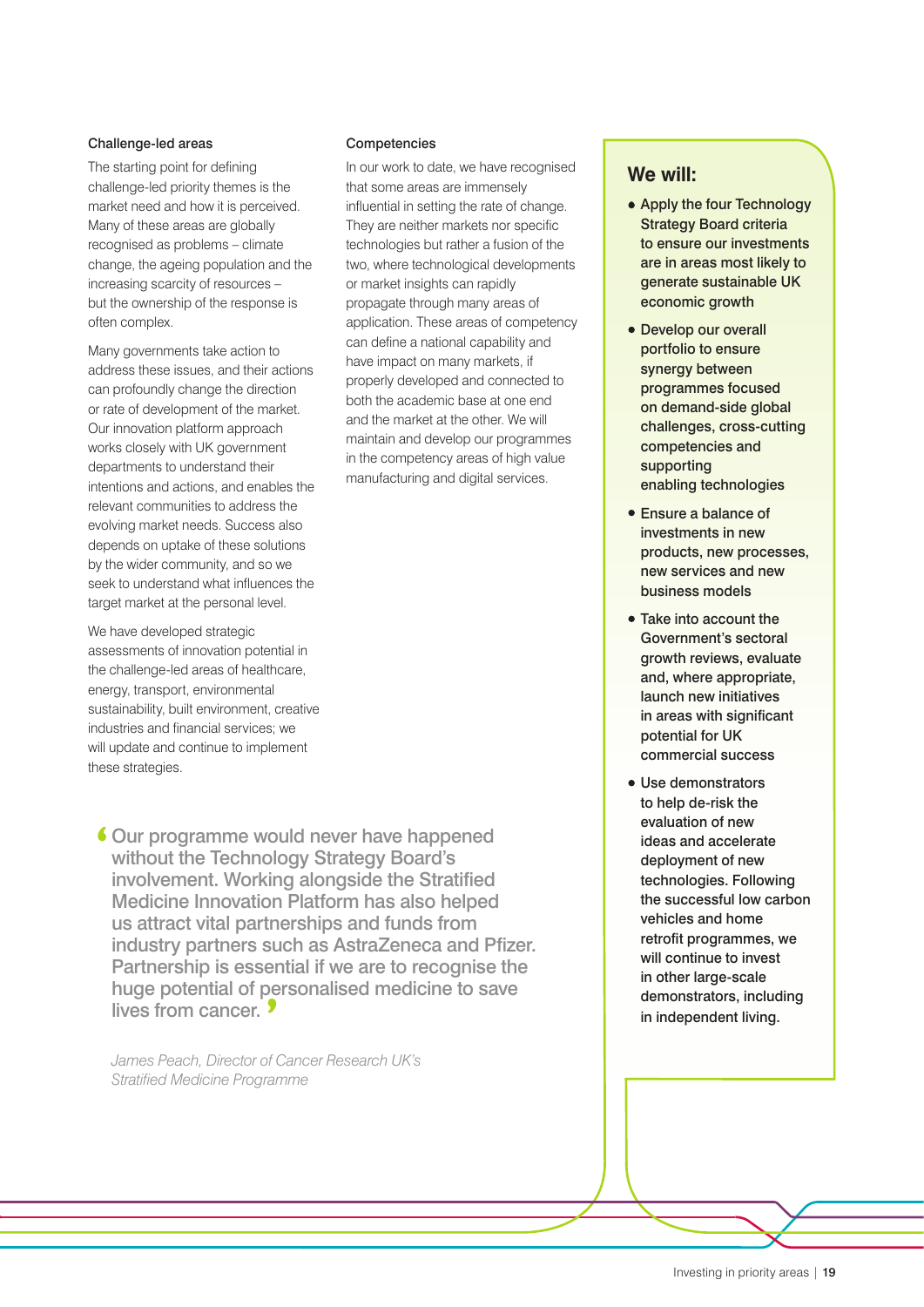#### Space

Innovation in the space sector involves, and benefits, businesses in many other areas. The Technology Strategy Board plays an important role in promoting innovation in the high growth UK space industries, and in the exploitation of space capabilities for open innovation more generally.

We plan to be a highly effective delivery partner for the UK Space Agency in delivering European Space Agency programmes for telecommunications, navigation and integrated space applications. We will build on this role to generate the maximum potential for exploitation of space capabilities across our major challenge areas, engaging the space business community in these programmes.

#### Enabling technologies

Enabling technologies are the key to flexibility when addressing market needs. Each may impact on the products or services required by many markets, and often any single market may require a combination of different technologies. This area links strongly back into the research base, where many technologies are first developed, but we also need to monitor early development in some areas for potential crossover into others.

We will update and continue to implement our strategies in the enabling technology areas of bioscience, information and communication technologies, electronics, photonics and electrical systems and advanced materials.

#### **Sustainability**

The effective use of resources, energy and social capital is a prerequisite for long-term economic success. In promoting innovation we take account of the 'triple bottom line' of environmental, social and financial sustainability.

Many of our programmes have a clear theme of environmental or resource sustainability as a driver of innovation, but beyond these we consider wider sustainability principles in everything we do.

In setting our priorities, we will continue to emphasise the importance of challenge-led and competency areas, while continuing to invest in key enabling technologies. The diagram on pages 22-23 explains the theme areas on which we have chosen to focus.

We have published strategies for most of our thematic areas. These documents are available on our website at **[www.innovateuk.org](http://www.innovateuk.org/)**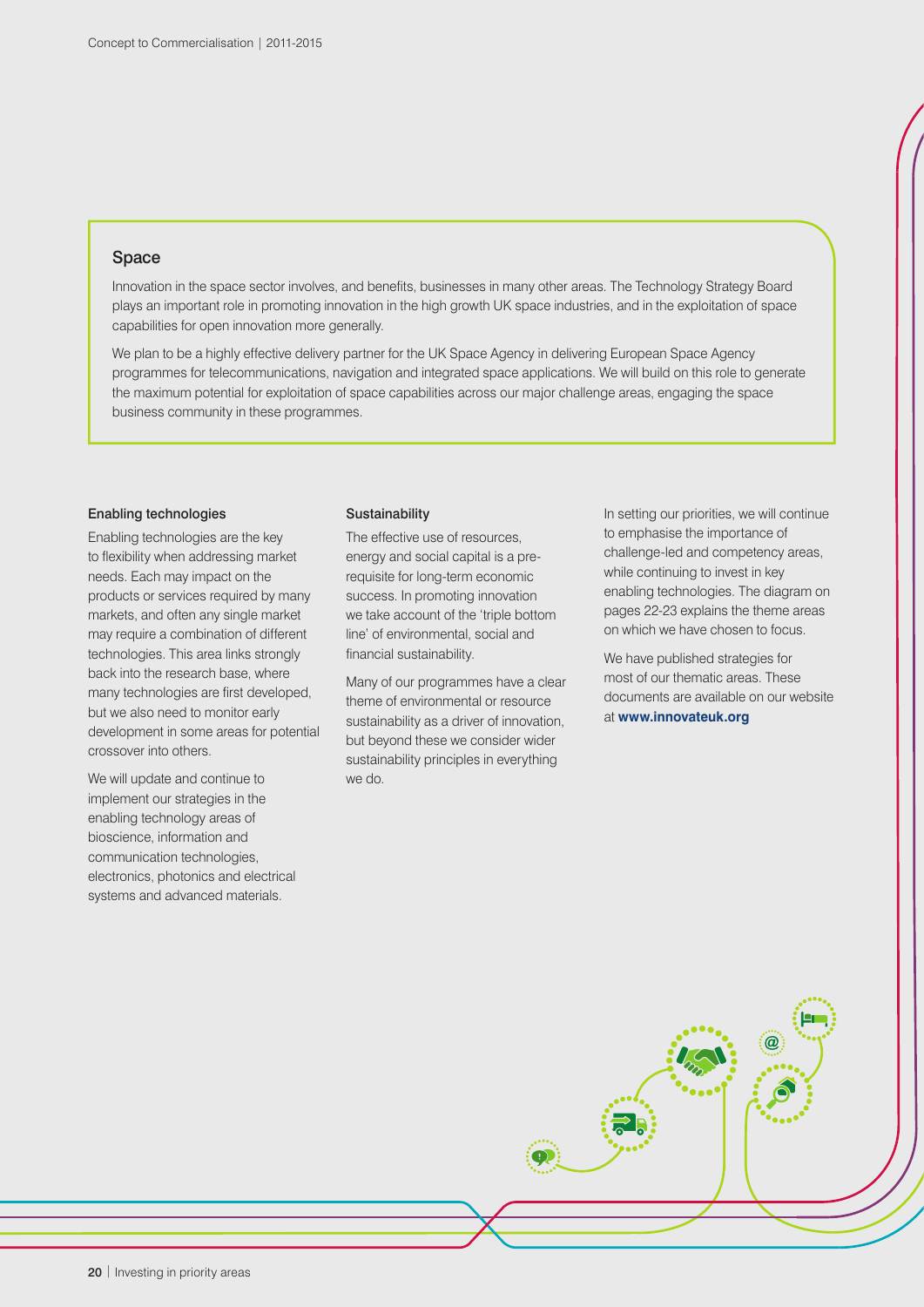#### Case study

# Co-ordinating large-scale collaborations

We have brought together seven national organisations, collaborating on an unprecedented scale, to develop medicines targeting smaller subgroups of patients, and to establish the UK at the centre of a revolution in the diagnosis and treatment of disease. The Stratified

Medicine Innovation Platform involves: Medical Research Council, Department of Health, Scottish Government Health Directorates, National Institute for Health and Clinical Excellence, Cancer Research UK and Arthritis Research UK. Together we are investing over £75m.



#### Investment criteria

#### Is there a large market opportunity?

- What is the size of the global market opportunity?
- Is the market opportunity sustainable?
- Will it create added value in the UK, taking account of the global market potential?
- Will innovation in one company or sector transfer to others, boosting the overall returns?

#### Does the UK have the capability?

- Do we have the capability to research, develop and exploit the technology or innovation?
- Do we have or can we build - a strategic presence or a UK centre of gravity in this area?

#### Is the idea 'ready'?

- Is there a clear opportunity to which this is a timely response?
- Is the science or the creative application of technology developed far enough to underpin the innovation?
- Will bringing it to market make enough impact quickly enough to be commercially rewarding?
- Will it speed progress towards more sustainable economic growth?

#### Can the Technology Strategy Board make a difference?

- Is there a clear Technology Strategy Board role? Can we add value?
- Will our investment promote sustainability and quality of life?
- Can we bring partners or programmes together to create more than the sum of the parts – for example in cross-government co-ordination?
- Will our involvement limit or spread risk, or enhance opportunities? Are there gaps that we can bridge? Can we create challenges to which others will respond? Can we address barriers to progress?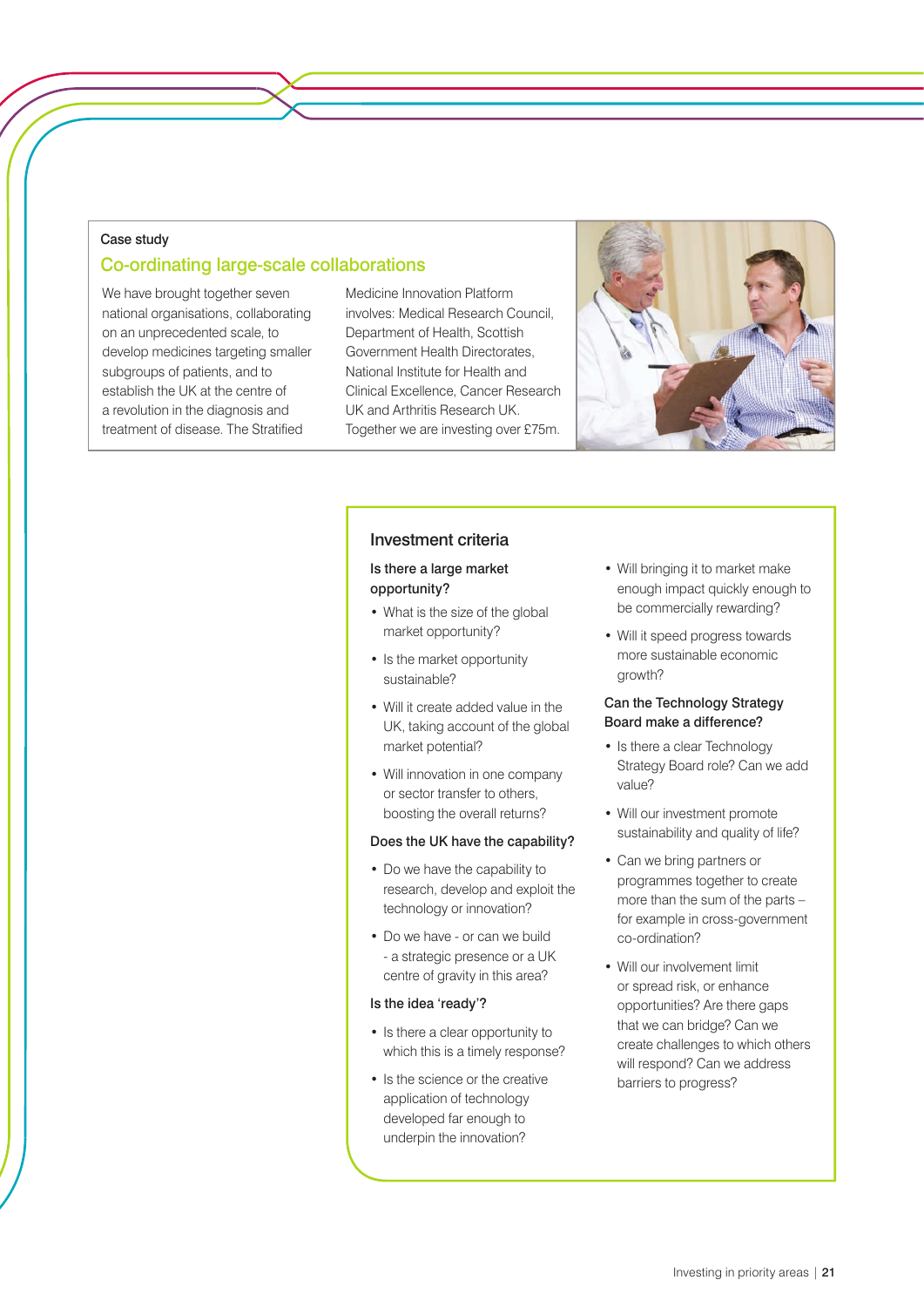#### Notes:

\* Current innovation platforms.

Nanotechnology: the previously identified area of nanoscale technologies is now embedded in all themes where there are such opportunities.

Space: technology innovation for space applications involves a range of other sectors and areas; see box on page 20.

# Innovation programmes: focus areas and themes

# **Energy**

Energy security, environmental sustainability and economic growth, especially the opportunities created by the 2020 and 2050 low carbon energy targets. Focus areas:

- Fuel cells & hydrogen
- Carbon abatement
- Offshore renewable
- Nuclear (under evaluation)

Built Environment

Enabling UK industry to supply the emerging market in low-impact buildings and solutions driven by the 2016 and 2019 targets for new build, and emerging government policy on refurbishing existing building stock. Focus area:

Low impact buildings\*

#### Food

Stimulating the development and adoption of new technologies to help improve the productivity of the UK food and farming industries, while decreasing their impact on the environment. Focus area:

Sustainable agriculture and food\*

#### **Sustainability**

Developing vehicles and systems for an integrated, sustainable and economically efficient transport system. Focus areas:



- Road low carbon vehicles\*
- Marine (under evaluation)
- Integrated transport
	-

### **Healthcare**

- Aerospace
- 
- 
- Rail (under evaluation)

Disease prevention and proactive health management, earlier and better detection and diagnosis of chronic and acute disease and therapies tailored to patients' needs. Focus areas:

- Assisted living\*
- Detection & identification of infectious agents\*
- Stratified medicine\*
- Regenerative medicine

### **Development**

Identifying and evaluating significant new technology-related business opportunities for the UK and, where appropriate, turning them into coherent innovation programmes Focus areas:

- Creative Industries
- Financial Services
- Emerging Technologies and Industries
- Design

Helping UK industry to secure market opportunities driven by sustainability challenges across the economy.

### **Transport**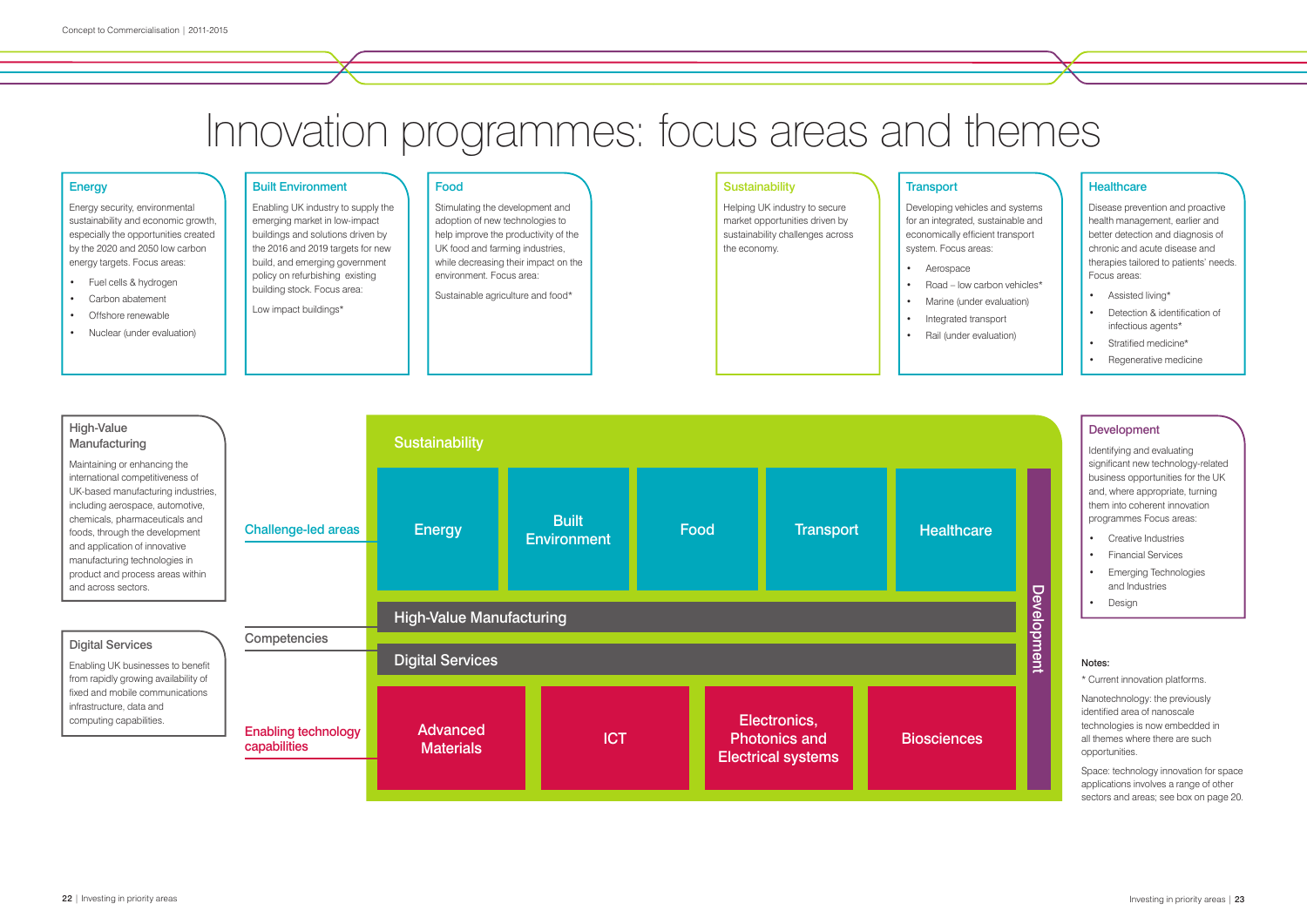# Continuously improving our capability

We will support and develop our talent, and ensure that our organisation provides a positive and stimulating environment, where our people can thrive and work effectively together. We will continue to develop our business processes to be fast, flexible and focused on the needs of the businesses that we support, and our benchmarks and impact measures to ensure that we remain highly effective and deliver value for money.

#### Our people

Since it was set up as a separate body in 2007, the Technology Strategy Board has become an established agency with a staff of around 130 people who use their skills, knowledge and talent to make a difference and help businesses succeed through innovation.

Drawn mainly from business, they understand that the UK must work faster and harder to retain the competitive advantage. It is through their exceptional quality and collective effort that the Technology Strategy Board is able to invest with confidence to stimulate economic growth. Our teams include:

- Technologists and other specialists who provide impartial advice and guidance to business and government, work with UK-wide business to set strategic directions in technology areas, and develop innovation programmes that will help drive business growth
- Relationship managers who build partnerships with other organisations and communities to align activities and energies in the interests of innovation
- Programme managers and controllers focused on the effective running of our programmes, delivering the best outcomes for business
- Support staff who deliver on our promises, maintain and develop our skills, apply sound governance, and ensure that the organisation is a great place to work.

The commitment and dedication of these teams has been instrumental in our success so far. We will continue to develop ourselves as a people-focused organisation which can attract the best, where highly competent people are engaged and committed to delivering our goals, and where we live our core values.

### **We will:**

- Refine and embed our values ensuring a single organisational culture
- Develop our people, internal communications and cross-functional working
- Improve our business processes to ensure that they are fast, flexible and focused on the needs of the businesses that we support
- Plan our resources to deliver our goals most effectively and create capacity to take on new activities
- Further develop our approach to measures and benchmarking to ensure that we are delivering effective results
- Enhance management information systems across our programmes.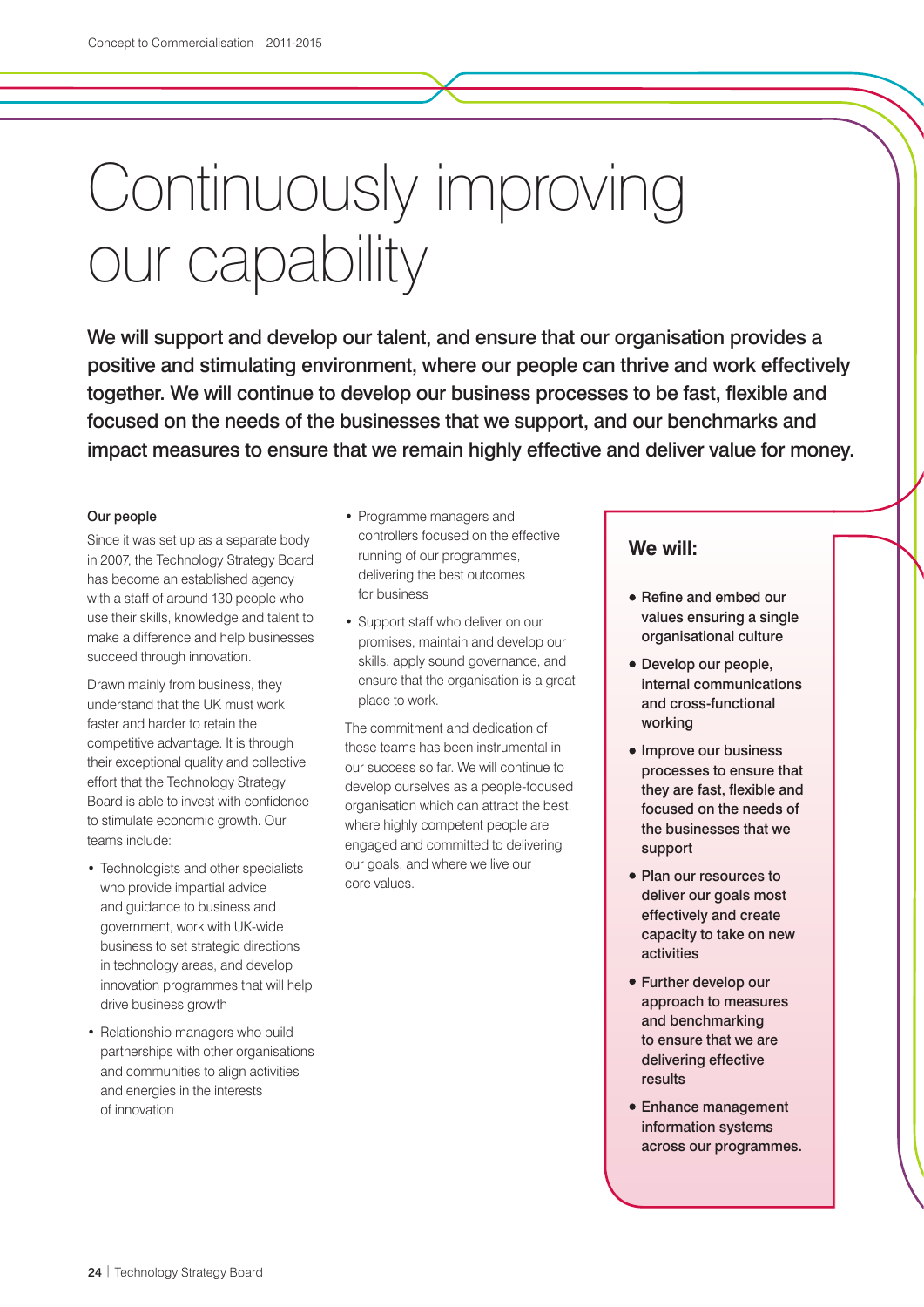

#### Operational and management effectiveness

In 2007 we inherited a number of separate established programmes from government, including collaborative R&D, KTNs and KTPs. By bringing these closer together under in-house management, we have significantly increased overall efficiency. At the same time, we have been able to streamline processes and systems, and help business by, for example, reducing the time it takes to participate in our competitions.

We can now consolidate and build on this, working to improve our capability continuously, planning our resources and introducing organisational change as necessary to deliver our strategy. We will also enhance our business planning and management data systems to enable us to better identify opportunities and track our programmes. We will review and improve our approach to metrics and impact analysis and use this - together with international benchmarking and assessment of best practice - to ensure effectiveness and value for money.

Through these measures, we will continue to build an organisation which is energetic, dynamic, efficient, effective, and focused on results.

#### Assessing impact

Measuring the impact of innovation activity over time is recognised as highly challenging. We are committed to developing best practice and have, for example:

- Supported an impact measures innovation summit in December 2010 by the UK Innovation Research Centre, which we sponsor
- Worked with NESTA on the evaluation<sup>9</sup> of SBRI
- Commissioned independent research in 2010 to evaluate the economic impact of collaborative R&D projects which took place between 2004 and 2009. Among the initial findings:
	- For each £1 of CR&D grant, there is expected to be an increase in GVA of £6.71
	- 86% of project partners said that products and processes had been or would be developed as a result, and three-fifths said that the project would increase the value of their business
	- Over 80% of businesses believed that the projects would create new jobs or protect existing ones
	- Over 9 out of 10 partners indicated that they would definitely or probably not have proceeded with their project if they had not received a CR&D award.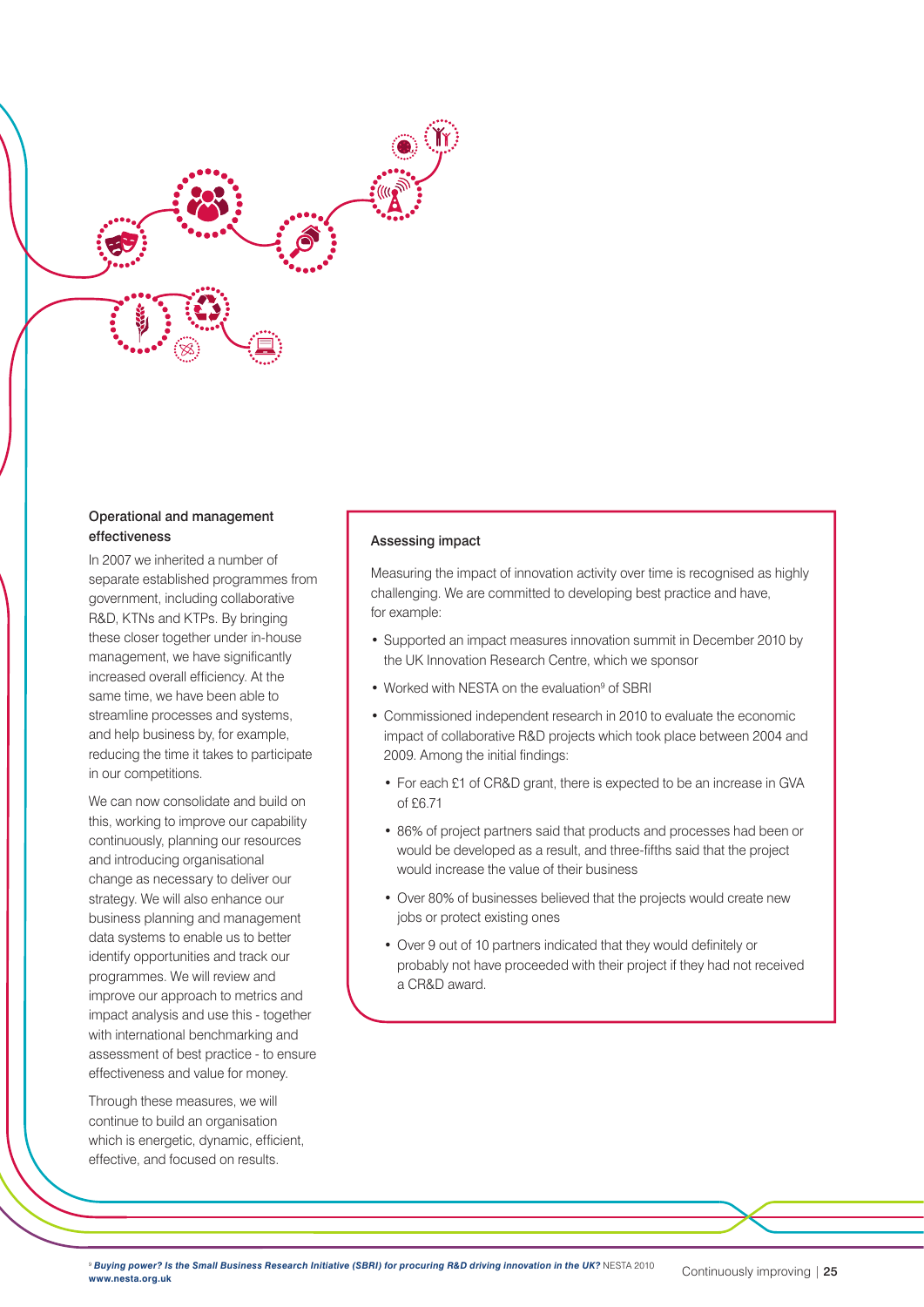# How business works with us

Business, rather than the Technology Strategy Board, is the source and delivery agent of innovation. We offer a range of programmes, each with different strengths, to support businesses on the innovation journey.

#### • Research, Development and Demonstration

Funding for projects from small proof -of-concept grants and feasibility studies through to large multi-partner collaborative R&D and demonstration projects. The businesses we support range from pre start-up, start-up and early stage micro businesses, to large multi-nationals. There are different models depending on the specific needs of companies, sectors and technologies. These include:

1. Grant for R&D - this singlecompany scheme is open to applications at any time for pre start-ups, start-ups, micro businesses and SMEs

#### 2.Feasibility studies and collaborative R&D – these competitions are open to

applications from single companies and business-led consortia for innovative projects in specific technology areas or to meet particular challenges identified as a priority for the UK

#### 3.Demonstrators – these

competitions invest in businessled projects to demonstrate new products or services in the real world and at scale such as in low carbon vehicles, social housing retrofits and online services.

#### • Technology and innovation centres A new network of physical centres

designed to achieve critical mass and global impact, enabling business to use the best technical expertise, infrastructure and equipment to help accelerate the route to commercialisation.

#### • European and international activities

Help for business to access EU programmes for R&D and innovation, and support for high-tech SME participation in Eurostars with other innovative SMEs from across Europe. We also support opportunities for SMEs in priority areas such as low carbon, digital and healthcare to connect with investors and potential collaborators in the US, with plans to extend to other countries.

#### • SBRI (Small Business Research Initiative)

This initiative provides public sector procurement contracts to business for R&D to develop new products and services. The business gets finance to develop its ideas in conjunction with a potential purchaser and the public sector gets more innovative solutions to deliver better services.

• Missions

Support for trade missions, in which the pick of innovative UK companies in areas such as web, healthcare or clean technology travel to the US to make new connections and meet potential investors, suppliers and customers.

#### • Bringing people together

We organIse networking and partnering opportunities which bring businesses, researchers, innovators, funders and others together to make innovation happen. Our annual flagship event *Innovate* sees 2,000 delegates get together.



# Case study Connecting innovators with supply chain partners

Attending the NanoKTN's HiPerNano conference in 2012, the University of Birmingham secured a number of collaborative projects with luxury sports car manufacturer Aston Martin including projects to improve paint processes and future instrument panel design.

We also facilitate *Collaboration nation*  events for companies that have received our funding, to showcase the results of their projects to their peers and others with a view to finding new partners to collaborate with and new sources of funding.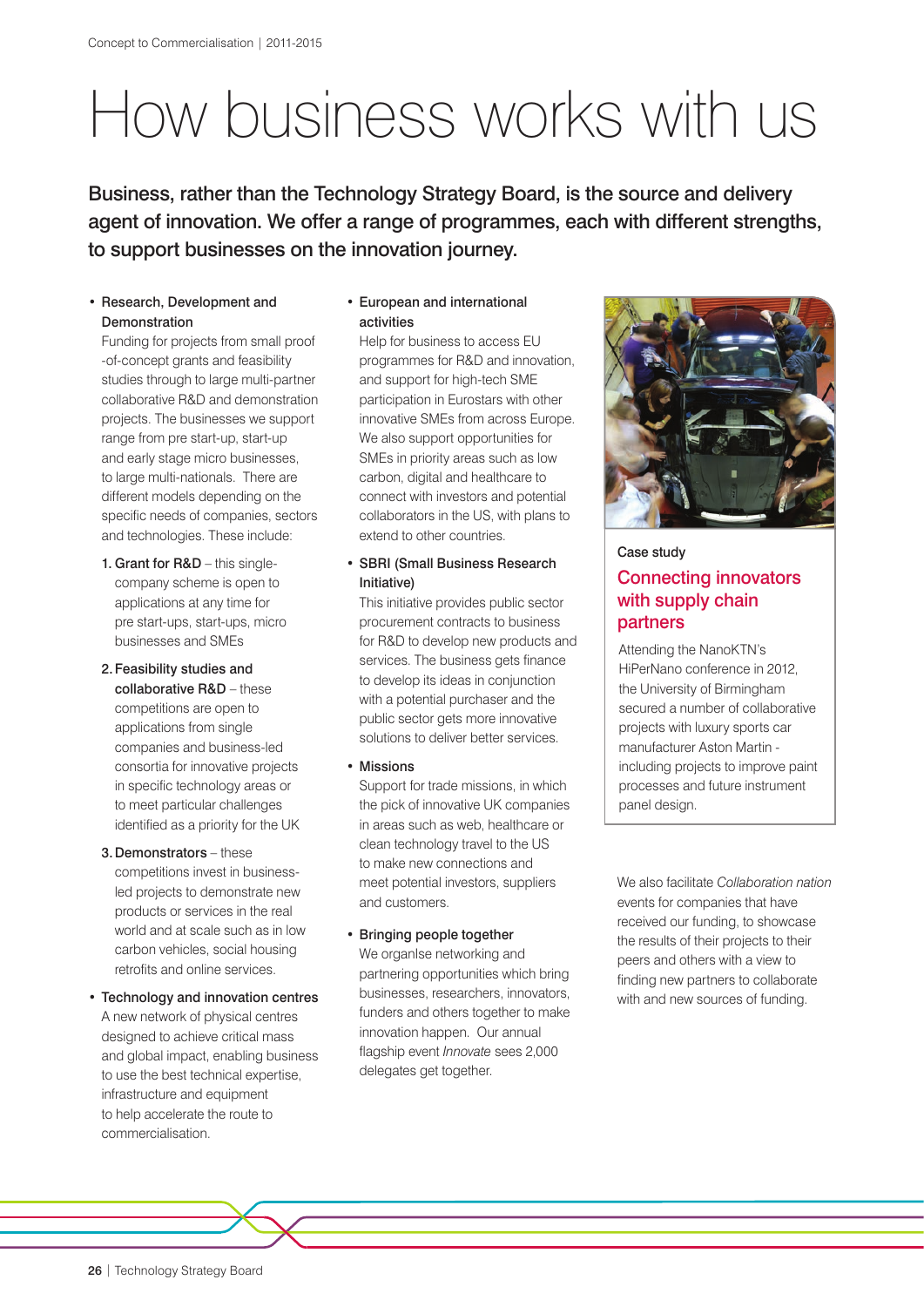- Knowledge Transfer Networks A dynamic resource for individuals to enable business innovation by sharing knowledge, ideas and opportunities within and between specific sectors. There are also special interest groups set up to work across KTNs on specific tasks. The **connect** site extends the reach of the KTNs and creates virtual communities to share knowledge and ideas.
- Knowledge Transfer Partnerships A well-established programme which stimulates business innovation by drawing on the expertise in UK universities and colleges; companies work with recently qualified individuals on challenging projects which transfer knowledge into the business.

All of these activities represent a range of effective ways in which businesses can accelerate innovation.

Our intention is to create a coherent package of support activity with clear routes, enabling businesses to move more rapidly towards marketable products and services. We will continue to be innovative in developing and integrating our programmes in response to business needs.





# Case study KTP partnership sparks remote renewables revolution

Supporting a micro company through a Knowledge Transfer Partnership (KTP) has helped develop world-leading hydrogen expertise and offered affordable energy for a remote Shetland community. In 2003, Aberdeenbased siGEN Ltd embarked on the PURE project with Robert Gordon University, supported by the Engineering and Physical Sciences Research Council, to develop a hydrogen demonstrator unit for the people of Unst. This developed into the Pure Energy Centre (PEC),with the original KTP Associate Ross Gazey as a founding director. Unst's PEC is now a global trailblazer in renewable and hydrogen technologies and it recently designed and supplied two wind hydrogen projects for NATO.

# Governing Board

## Members of the Governing Board as at May 2011

Dr Graham Spittle CBE (Chairman)



Iain Gray (Chief Executive)



Dr John Brown

Eur Ing Nick Buckland OBE



Dr Stewart Davies



Dr Joseph Feczko

Anne Glover CBE



Dr David Grant CBE



Lord Kestenbaum

Andrew Milligan

Sara Murray

Prof Christopher Snowden